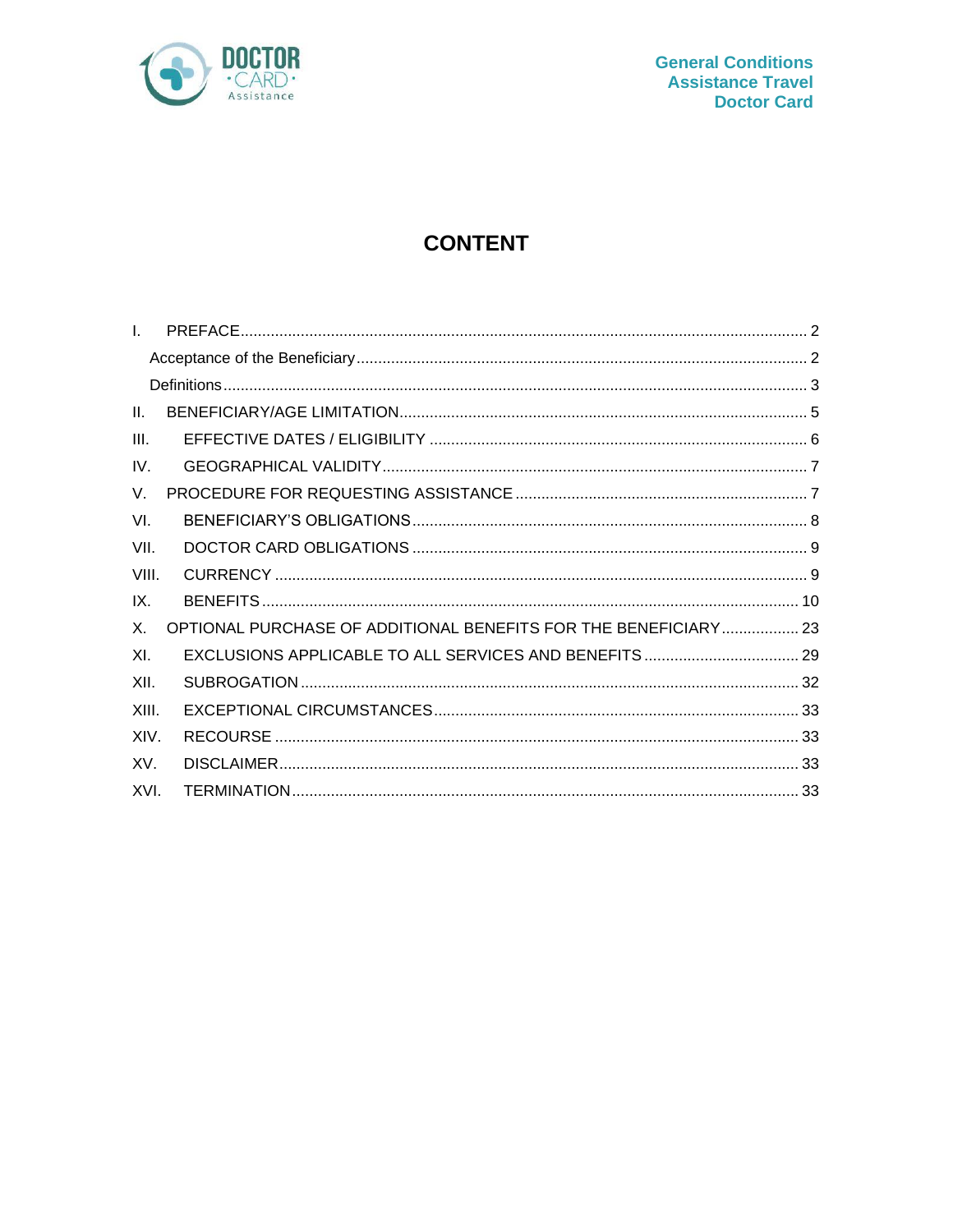

# **IMPORTANT RECOMENDATIONS**

We invite **DOCTOR CARD** beneficiaries to read these conditions before the start of the trip. In the following pages, you will find the General Terms and Conditions, Special Conditions and Exclusions, and instructions that will allow better use of the benefits and contracted services.

# <span id="page-1-0"></span>**I. PREFACE**

All services provided by the assistance plan, are covered through **DOCTOR CARD**, a company whose principal purpose is to provide, among others, health care services, legal assistance and personal assistance only in emergencies during the course of an international trip. These general conditions define the way of obtaining the benefits to which the Beneficiary of a **DOCTOR CARD** plan will be able to request in emergency cases while abroad during the period of validity of the plan.

# <span id="page-1-1"></span>**Acceptance of the Beneficiary**

These Terms together with the other documents that are made available to the Beneficiary at the time of purchase of the plan, form the contract of travel assistance provided **DOCTOR CARD**. The Beneficiary acknowledges and accepts these General Conditions. This acceptation is ratified through any of the following acts:

- 1. Payment of contracted services.
- 2. The use or attempted use of any of the contracted services.

The Beneficiaries acknowledges they have read, chosen and accepted the terms and conditions contained herein, and as such, the ruling of the Particular Terms & Conditions as a binding contract between the parties.

It is clearly understood and accepted by the Beneficiary that **DOCTOR CARD** plans are not, under any reason, an insurance or related product, nor is a program of social security or prepaid medicine, medical service at home or unlimited medical service program. Therefore, they don't have as main objective the complete cure or definitive treatment of the Beneficiary's condition. The medical assistance services to be rendered by **DOCTOR CARD** are limited only to emergency treatment of acute cases and are only oriented to primary travel assistance for sudden and unpredictable events where a clear, verifiable and acute illness or condition or accident has been diagnosed and prevents the normal continuation of a trip, as long as the illness or condition listed in the exclusions. These plans are designed to ensure primary and normal recovery of the Beneficiary's physical conditions that allow a normal continuation of the trip. They are not designed for nor provide:

- Elective medical procedures.
- Routine medical checkups or screenings that have not been previously authorized by the Emergency Management Center.
- Start of long term treatments or procedures.

Any assistance or treatment will cease and not be the responsibility of **DOCTOR CARD** once the Beneficiary is back to their place of residence or the expiry of the period of validity of the chosen plan. The acquisition of one or more plans does not produce the accumulation of services and/or benefits contemplated in them. In these cases, only the limits established in the first contracted voucher may apply.

*NOTE: It is clearly understood and accepted by the Beneficiary that this plan is a product of travel assistance and in the event that is offered through an insurance company, it doesn't make it an International Insurance.*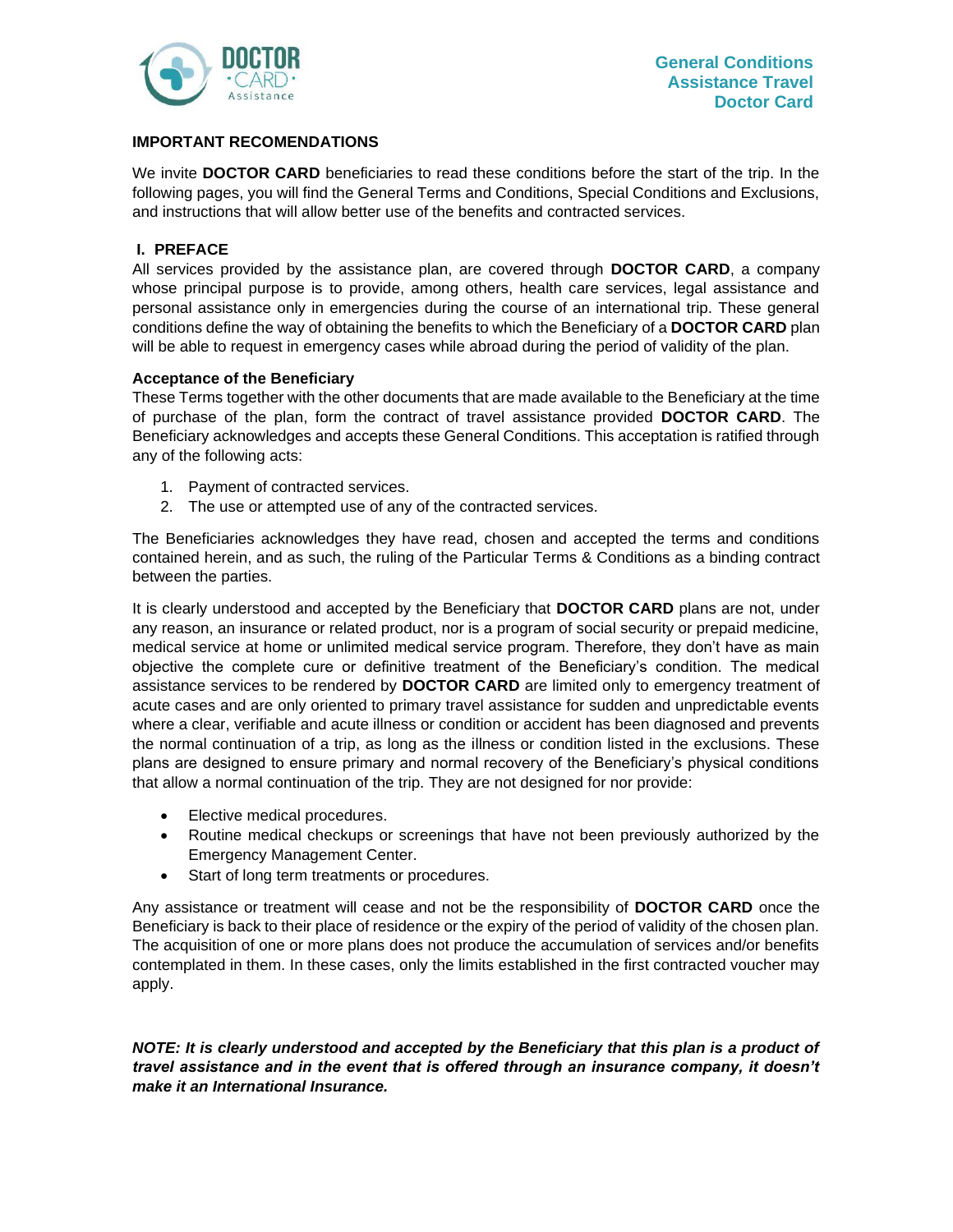

Moreover, once initiated the validity of the voucher, the Beneficiary may not make changes extend the period of validity or proceed to the cancellation of the voucher for any reason or under any circumstances. Notwithstanding the foregoing, if the Beneficiary extends the trip unexpectedly, they may request the issuance of a new voucher. **DOCTOR CARD** reserves the right to accept or deny this renovation without explanations, under the following conditions:

- a. The Beneficiary will not have the right to a voucher renewal if they have used any of the services of **DOCTOR CARD** during the period of validity of the first voucher.
- b. The Beneficiary shall be able to renew the voucher as long as they contract same or greater coverage as the original voucher, plans with less coverage than the original one cannot be used for renewals.
- c. The Beneficiary must request authorization of the new voucher exclusively to the issuing agent, in which the original assistance was acquired or in case it was purchased directly on the web-site, through "Contact Us", and must indicate the amount of days they want to obtain. The issuing agent is obliged to inform DOCTOR CARD that it is an issuance in destination country, and will request authorization for the new contracting period.
- d. The application for this new Plan should be submitted prior to the end of the previous Plan, with the new Plan becoming effective immediately after the end of the previous one.
- e. The Beneficiary must designate the person who will make the corresponding payment in the offices of the agent, and will receive the new voucher which will be created and delivered in the same act.

Any new plan issued under the foregoing circumstances can in no way be used to initiate or continue treatment or make use of the benefits and services contained herein that may of have been incurred by the Beneficiary under the previous Plan, independently of any dealings and treatments previously authorized by **DOCTOR CARD** or by third parties.

When the validity of the previous voucher has ended at the time of purchase or the passenger purchases at the destination, the voucher will be issued with a 15 (fifteen) days grace period for COVID-19 expenses and 3 (three) days for any other contemplated expenses within the coverage chart. The above, only after having received the issuing agency / tour operator and others, express authorization from the Assistance Services Center.

# <span id="page-2-0"></span>**Definitions**

# **A**

- **Accident:** The event which generates body damage to the Beneficiary caused by unexpected agents, out of control, in motion, external, violent and visible. Every time the term "accident" is used it is understood that the wound or injury resulting for such event has been provoked directly by those agents besides any other cause. Nevertheless, if the body damage has been produced as a consequence of different causes of the before mentioned, then the maximum amount of the "Medical Assistance in case of Accident", will be automatically reduced up to the amount determined in the respective purchased plan in cases of "Medical Assistance in case of Illness".
- **Acute illness or acute medical condition:** Short process and relatively severe alteration of the body condition or any of its organs that could interfere or change the normal balance of the vital functions, generating pain, weakness or any other strange symptom to its normal state.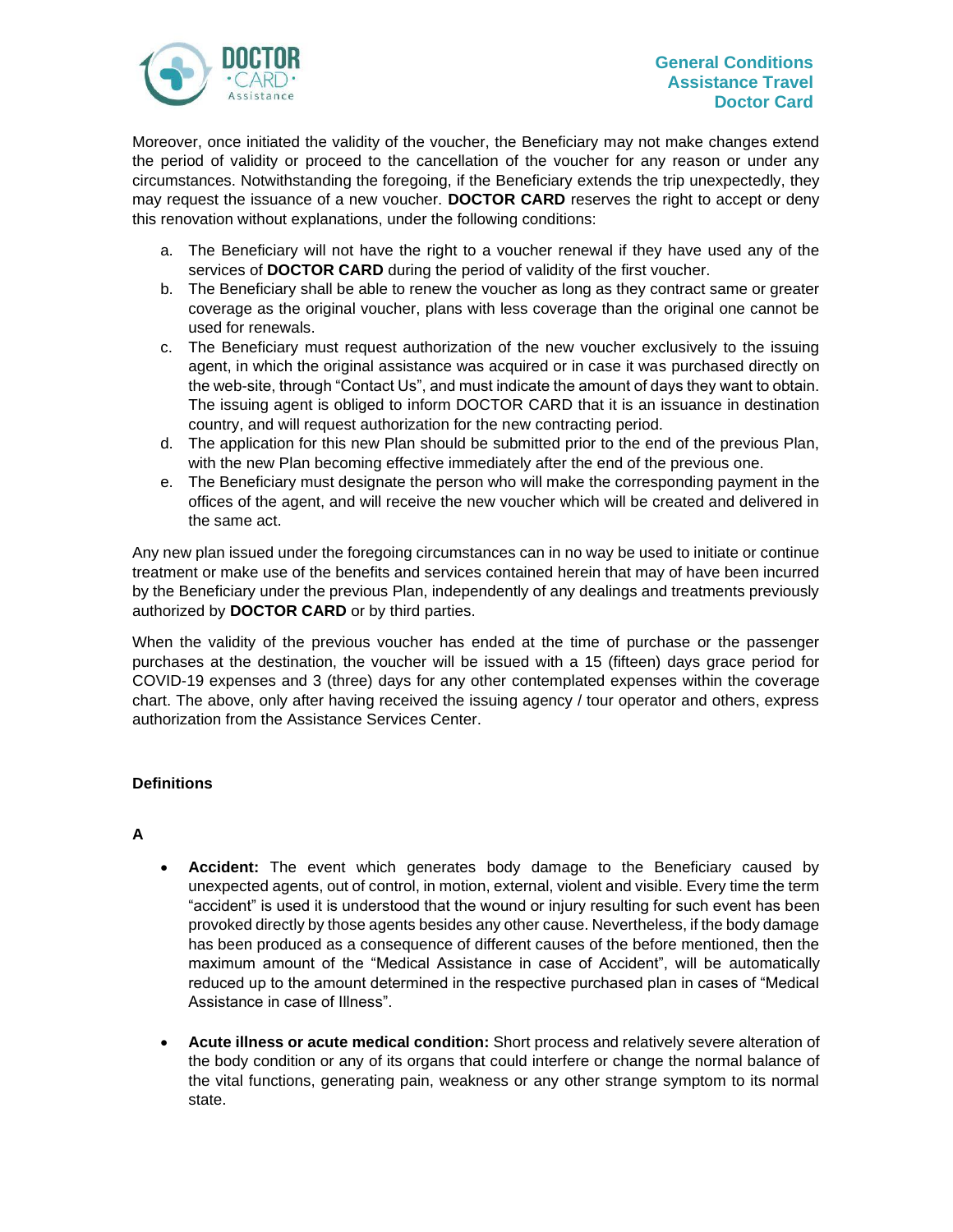

**C**

- **Catastrophe:** Unfortunate event that seriously alters the normal order of things, were many people are involved.
- **Chronic illness or chronic medical condition:** Any continuous and persistent pathological process lasting more than 30 days.
- **Congenital illness:** Pathology present or existing since before birth.

# **D**

• **Days of grace:** The period of time that the coverage will not be effective in the plan. The mentioned period will be calculated by days from the initial coverage date, provided that the Beneficiary is not in their place of habitual residence in the moment of purchase.

# E

- **Emergency management center:** The office which coordinates the services to be provided to the Beneficiary in case of an Emergency.
- **Expenses of first necessity:** costs incurred for the purchase of personal and nontransferable items. Understood solely as: clothing (outerwear, underwear), shoes, personal care items (shampoo, conditioner, soap-liquid, stick in dust-, toothbrush, toothpaste, deodorant, shaving cream, razor, feminine hygiene products) and makeup. Any other items not considered in the list given above, shall be construed as excluded from any coverage.

F

• **Force majeure:** Events which cannot be anticipated or resisted, and exempts from any obligation a third party.

**M**

- **Maximum coverage:** Maximum coverage amounts given by **DOCTOR CARD**, indicated in the voucher for each of the benefits and according to the contracted assistance plan.
- **Medical department:** Group of professionals from **DOCTOR CARD** that intervene and make decisions in every issue and/or benefits given or that will be given according to the present general conditions.

#### **P**

• **Preexistent illness or preexistent medical condition:** any pathological physical process that recognizes an origin or an earlier etiology of the effective date of the plan or the trip (or whichever is later) and is likely to be objectified through complementary methods diagnostic routine, daily accessible and frequent use in all countries of the world (including, but not limited to: Doppler, nuclear resonance, magnetic, catheterization, radiology, etc.). It is understood as preexistent any disease or condition of the body, known or not by the Beneficiary, that needs or requires a formation or incubation period within the body of the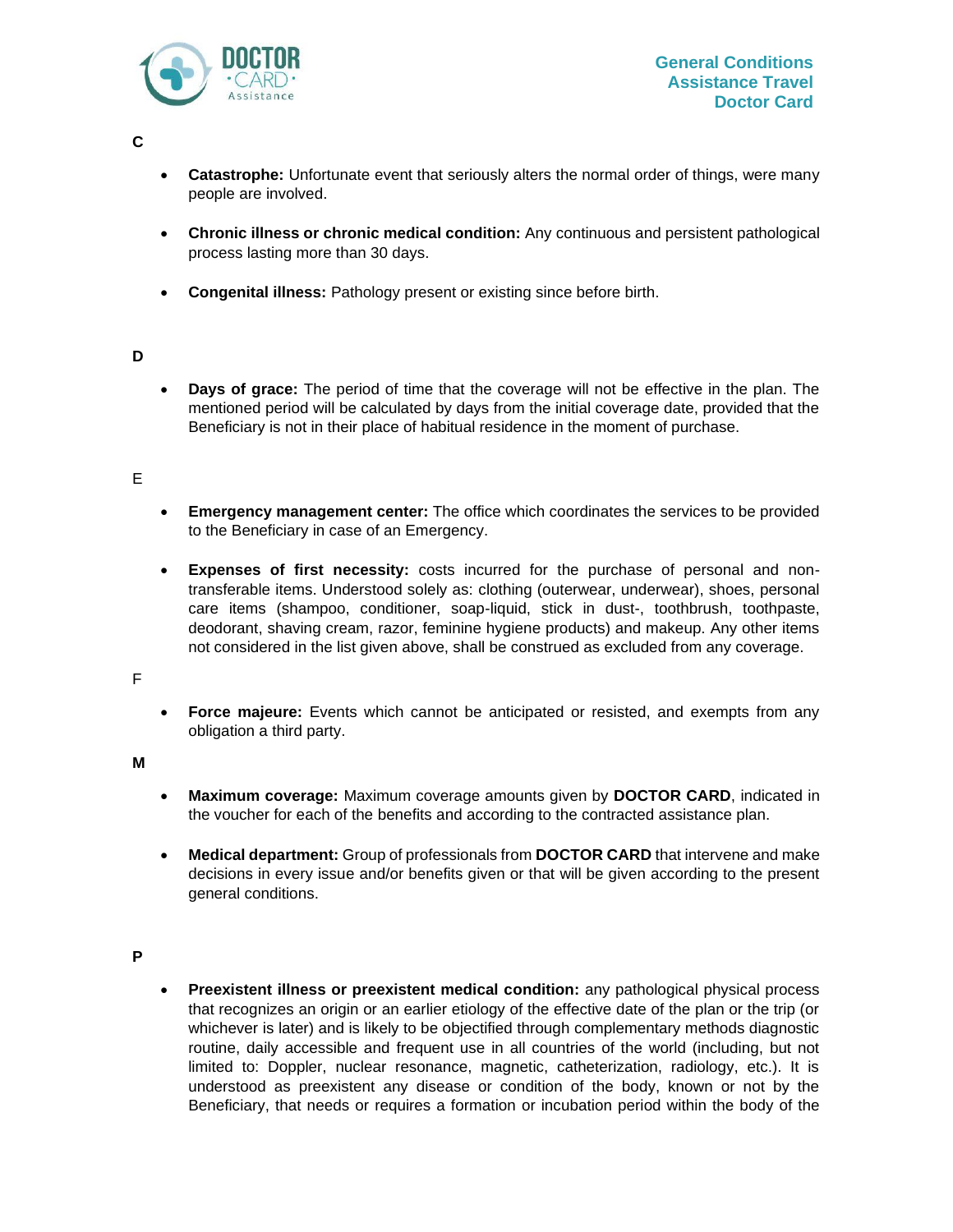

# **General Conditions Assistance Travel Doctor Card**

Beneficiary before effective date of the plan or the trip (or whichever is later). Common examples of preexistences, just to name a few: kidney or gallstones, obstruction of arteries or veins by blood clots or other, respiratory diseases such as asthma, lung problems, emphysema, HIV, usually related problems blood pressure, glaucoma, cataracts, nephritis, ulcers or gastric diseases, diseases resulting from congenital malformations, genital mycosis, liver abscess, cirrhosis, blood sugar, high cholesterol, high triglycerides, and others. They require a period of short or long incubation, but in all more than a few hours' flight cases, recognizing that such state or pathological process existed within the body before getting on the plane or the means of transport at the time of the effective date of plan of assistance, even if the symptoms are present for the first time after starting the trip.

• **Product or Plan:** Set of services acquired by the Beneficiary, for which maximum coverage amounts for each service is specified in the voucher.

# **R**

• **Recurrent illness or medical condition:** Return of the same treated illness usually over 3 or more times in a year.

# **S**

• **Sudden or unpredicted sickness (disease, illness):** None predicted sickness, acquired after the effective date of validity of the plan.

#### **T**

• **Treating physician:** Medical professional provided or authorized by the **DOCTOR CARD** Emergency Management Center that assists the Beneficiary in the area the before mentioned is located.

#### **V**

• **Voucher:** Document validly assigned by the company which indicates the contracted product.

# <span id="page-4-0"></span>**II. BENEFICIARY/AGE LIMITATION**

The Beneficiary is the person whose name appears on the **DOCTOR CARD** Plan and is the sole Beneficiary of the benefits and services that occur during the period of eligibility, inclusive up to the anniversary day of their age limitation according to the acquired plan, date after which coverage ceases and the Beneficiary loses all rights to the benefits and services contained herein, as well as those that may otherwise be valid including any right to reimbursement or claim.

The benefits and services contained herein are for the exclusive use of the Beneficiary and are nontransferable. The Beneficiary may be asked to show proper identification as well as their **DOCTOR CARD** Plan as well the necessary travel documents in order to verify eligibility when services are required.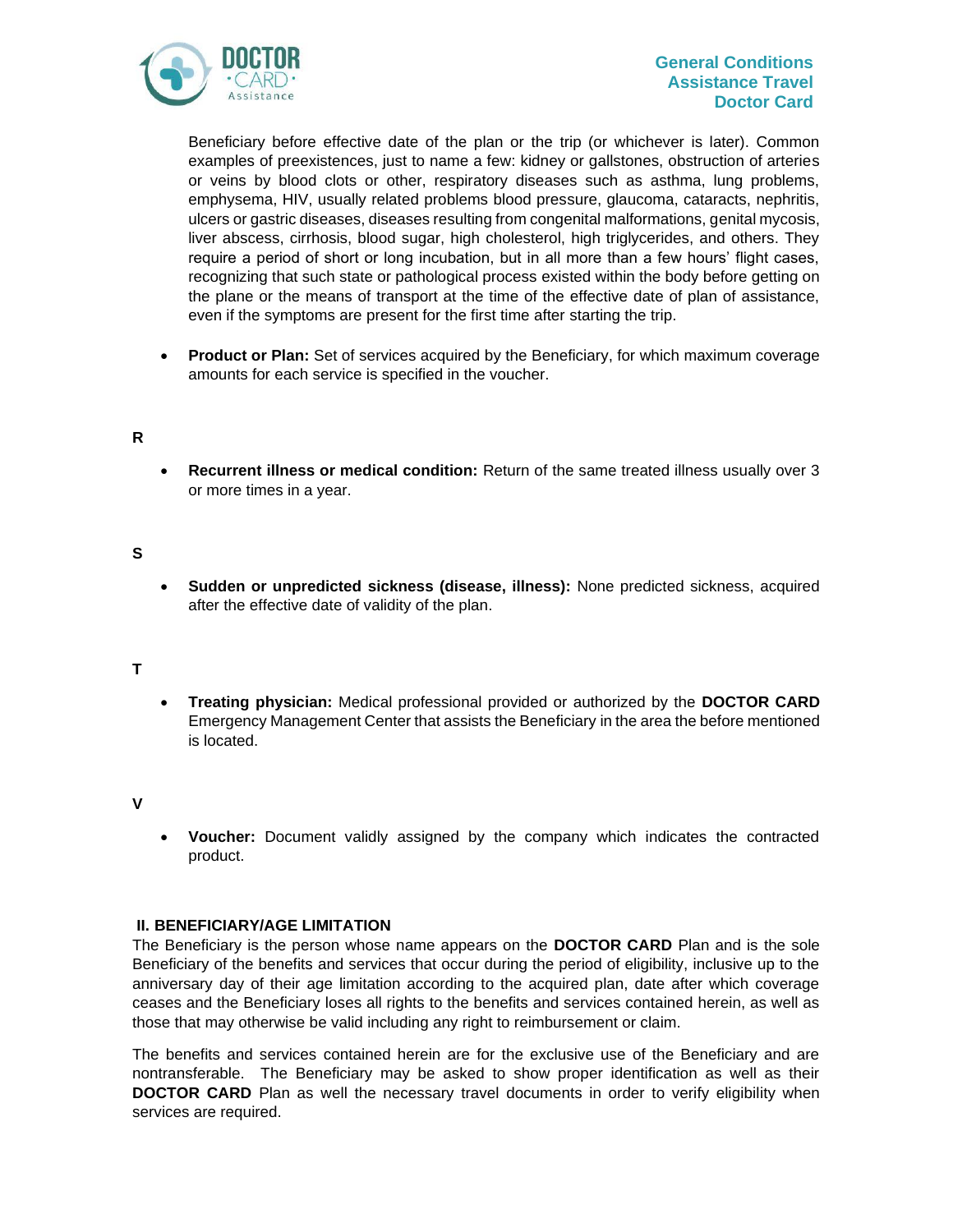

The Beneficiary may use the acquired services up to 00:00 hours of their birthday according to the purchased plan. From that date on the Beneficiary loses all rights and benefits regarding assistance services defined in these general conditions, as well as the right to reimbursement or any claim originated in events after the before mention date. As an example, a person is considered to be 84 years old until the day before they turn 85 years old.

# <span id="page-5-0"></span>**III. EFFECTIVE DATES / ELIGIBILITY**

The benefits and services described herein will only be valid during the effective dates shown on the Voucher and begins at 00:00 Hrs. on the date indicated and terminate at 23:59 Hrs. on the date indicated, provided that the Beneficiary has already started the trip overseas. As a general rule no unilateral changes, modifications, extensions or cancellations will be possible once the effective date on the voucher has begun.

Plans in the category "Short Trips" will have a maximum duration of 90 consecutive days of travel, while plans "Long Stay" and "Student", will have a total duration of 365 consecutive days of coverage. After these periods, the Beneficiary will lose any benefit from the assistance services contracted while on that trip.

## *Note: "Student" plans can only be purchased by people who are currently studying or going to study, therefore a school certificate or card, student or acceptance to an educational institution will be requested when requesting assistance.*

"Multitrip" plans are valid for 365 days in total, however, the Beneficiary may not remain on every trip, as indicated in the plan, more than 30, 45, 60 or 90 days abroad for every trip. **DOCTOR CARD** Emergency Management Center will ask for a copy of the passport by fax or e-mail, showing the departure from their country of habitual residence or the date of entry into the country from which the Beneficiary requests assistance.

**DOCTOR CARD** plans, operate in the form of calendar days, therefore, once initiated the validity of a plan, the Beneficiary cannot stop it and the periods of unused days in the voucher are not refundable. Once interrupted the validity of a plan, it expires and cannot be reactivated later.

The purpose of the trip will have to be tourist and at no time can cover any people exercising a professional activity abroad. If the reason for the trip was the execution of works or tasks that involve professional risks or performing tasks highly specialized where life is exposed, exposition to hazardous substances, handling heavy machinery or working with gases, air pressure or fluid hydropneumatic, which require special physical abilities, or being exposed to danger and as a result suffering an accident or consequential disease, **DOCTOR CARD** will be absolved of all responsibility to provide services or assume costs arising from such circumstances, and in such cases employers will be obliged to assume them through their accountability professional risk plan. This regulation also applies to those who are not occupationally linked with a company and who act on their own as independent workers or illegal immigration or illegal employment status.

As soon as the validity ends, all benefits will automatically cease, services in course or not, including the cases when these are initiated in the moment or before the term of validity, except in the cases that the Beneficiary is hospitalized by an illness, condicion and/or accident covered by **DOCTOR CARD** by the end date. In these cases, the coverage will only include hospitalization expenses within the coverage of illness and/or accident whichever is applicable understood as follows:

- 1. Up to 8 additional days that start counting from the end date, or
- 2. Until the maximum coverage is reached, or
- 3. Until the treating physician discharges the Beneficiary during the period of the 8 days in which the coverage is extended.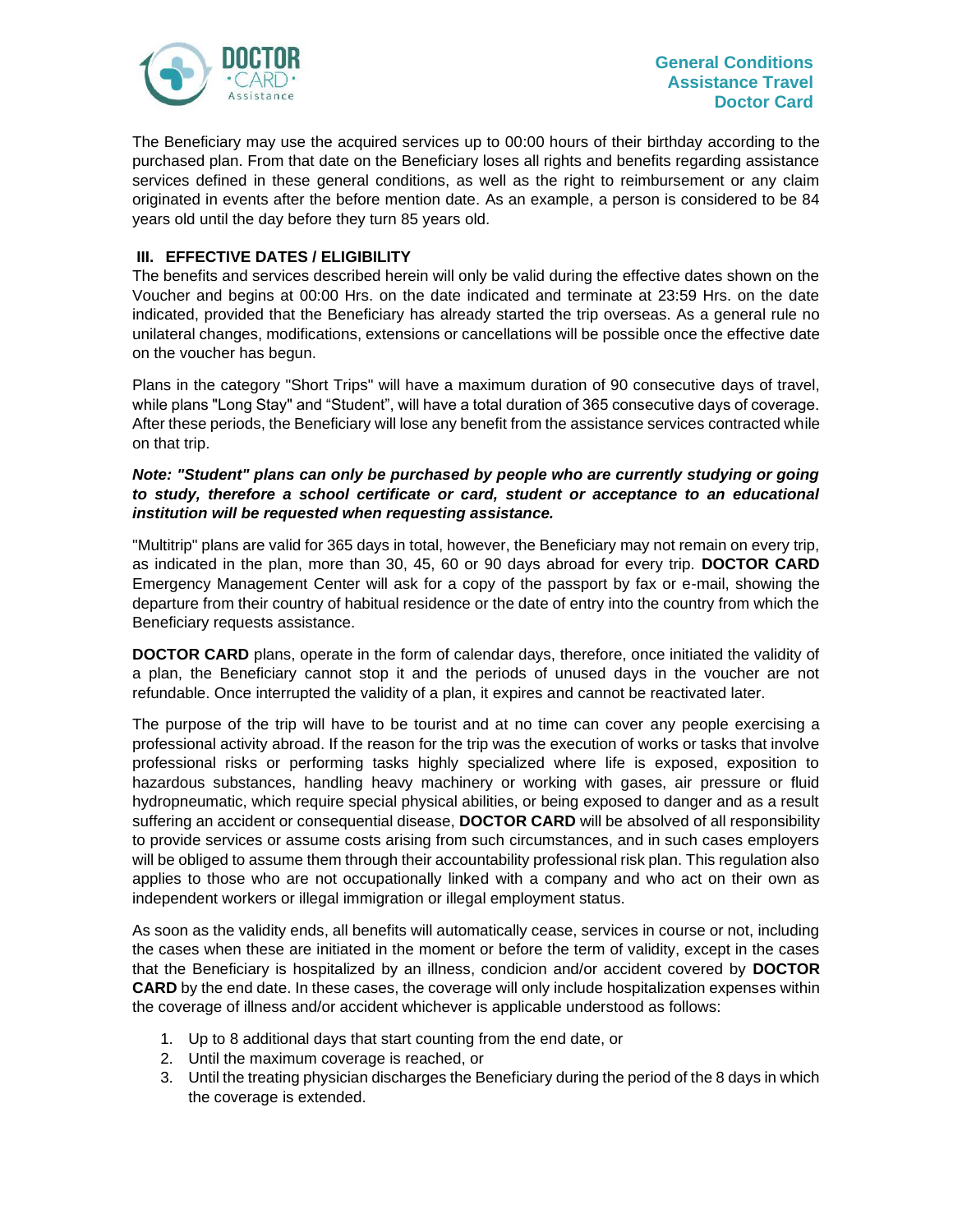

Each assistance or treatment will cease and will not be responsibility of **DOCTOR CARD** once the Beneficiary returns to their place of residence or the validity period of the plan expires not including the before mentioned exceptions.

*Note: in cases where the Beneficiary is already in the destination country and requests the authorization to issue a travel assistance plan, as long as it is authorized by the Emergency Central, said plan will have a 5-day grace period.*

# <span id="page-6-0"></span>**IV. GEOGRAPHICAL VALIDITY**

The geographical coverage is global or exclusively for Europe, depending of the plan purchased. Regardless of where the Beneficiary is, coverage will be given if assistance is required according to the respective plan purchased. In any case, the country of habitual residence of the Beneficiary or country where the Assistance Plan was issued is excluded.

# <span id="page-6-1"></span>**V. PROCEDURE FOR REQUESTING ASSISTANCE**

If in need of assistance, regardless of their geographical location, the Beneficiary should contact the Emergency Management Center.

To communicate with said central via telephone, the Beneficiary must request collect call or call directly to the numbers authorized by the countries listed below. If the Beneficiary is charged for any calls to the Emergency Management Center, **DOCTOR CARD** will refund such the cost; the Beneficiary is advised to keep proof of payment of the call to request reimbursement, the Beneficiary must keep a copy of the invoice in which is reflected the charging for the call to the specified numbers.

It is the obligation of the Beneficiary to always call to report the emergency. In case the Beneficiary cannot do it personally, any companion, friend or relative can do it, but the call or notice must be made no later than within 24 hours after the emergency occurred. Failure to comply with this rule entails automatic loss of any right to claim by the Beneficiary.

| <b>Country</b>                 | <b>Phone</b>             |                                 |                          |
|--------------------------------|--------------------------|---------------------------------|--------------------------|
|                                | <b>Number</b>            | <b>Country</b>                  | <b>Phone Number</b>      |
| number<br><b>Free</b><br>from  |                          |                                 |                          |
| <b>Doctor Card lines</b>       |                          | 096 WhatsApp                    | +57 3167636033           |
| Spain (Main)                   | 900 838 237 Skype        |                                 | asistencia.internacional |
| <b>United States (Main)</b>    | +1 877 216 5860 E-mail   |                                 | assistance@wt-assist.com |
| <b>United States / Reverse</b> |                          |                                 |                          |
| <b>Collection</b>              | +1-954-472-1895 Chile    |                                 | 562-9382411              |
| Germany                        | 0800-185-9976 Mexico     |                                 | 1866-261-1935            |
| <b>Argentina</b>               |                          | 0800-666-2984 United Kingdom    | 0808-234-1766            |
| <b>Brazil</b>                  | 0800-891-4530 Costa Rica |                                 | 0800-013-1372            |
| <b>Spain</b>                   | 911-815-905 Colombia     |                                 | 571-5938795              |
| France                         |                          | 0800-905-030 Dominican Republic | 1888-751-8475            |
| <b>Italy</b>                   |                          | 800-839-070 United States       | 1-877-889-0149           |

*Note: The Toll frees shall be dialed as they appear in the voucher. In case the Beneficiary is in a country where there is no toll free, they shall call through the international operator of the country where they are located asking to make a collect call in the United States telephone*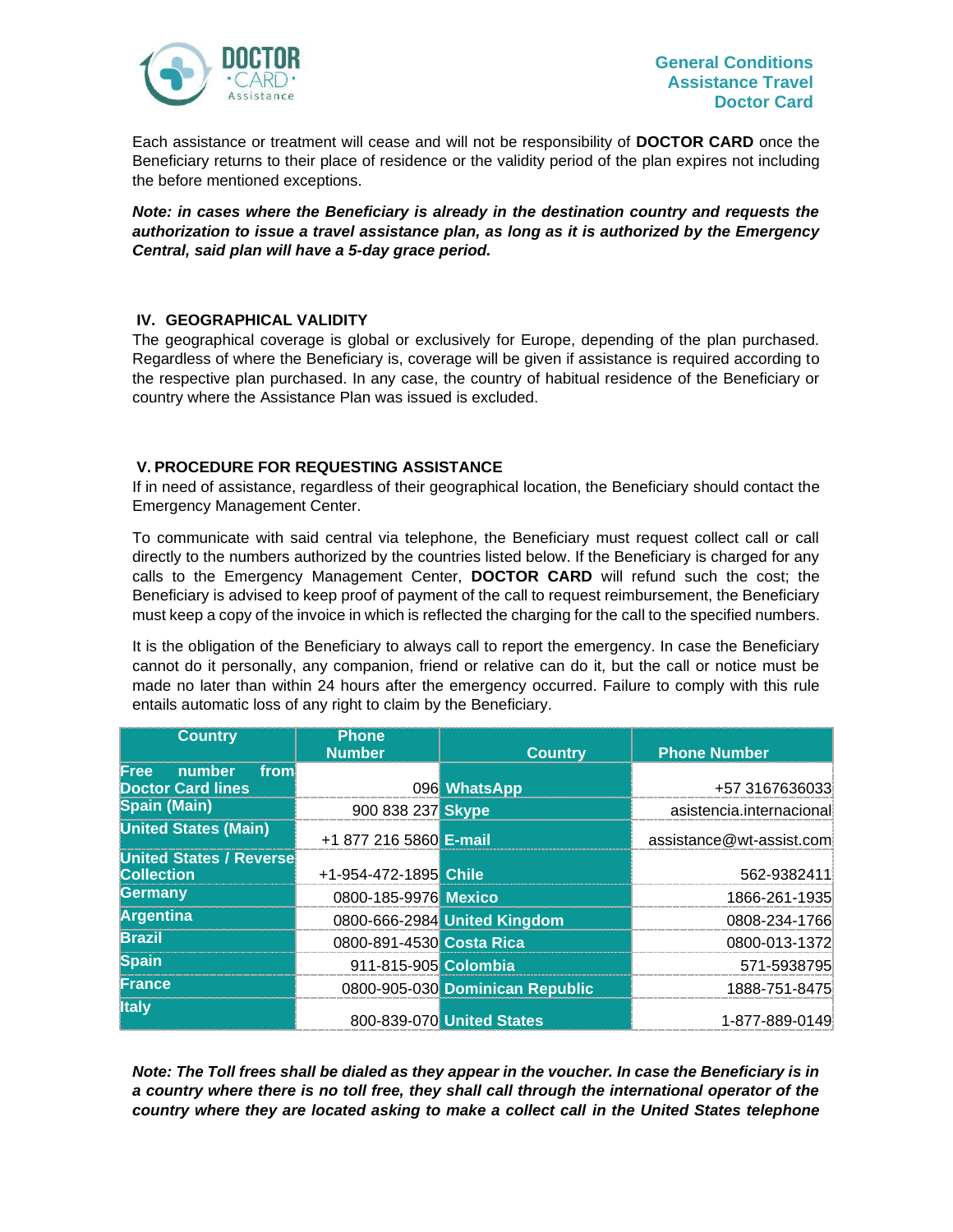

*indicated in the table above, likewise, the Beneficiary can communicate through electronic media such as E-mail, WhatsApp and Skype.*

#### <span id="page-7-0"></span>**VI. BENEFICIARY'S OBLIGATIONS**

In all cases, the Beneficiary must:

- 1. Request and obtain authorization from the Emergency Management Center before taking any step or incurring any expenses in relation to the benefits provided by the plan. In cases where authorization has not been obtained by the Central, refunds shall not some, or give rights to claims.
- 2. It is clearly understood that the notification to the Emergency Management Center is essential, even if the issue is completely resolved, as **DOCTOR CARD** cannot take over the cost of any assistance without previous knowledge and authorization to the Emergency Management Center.
- 3. The Beneficiary accepts that **DOCTOR CARD** reserves the right to record and audit telephone conversations as needed for the proper development of the provision of services. The Beneficiary expressly accepts the established procedure and agrees on the eventual use of the records as evidence in case of existence of disputes concerning the assistance provided.
- 4. If the Beneficiary or a third person could not communicate by any circumstance or involuntary reason with the Emergency Management Center before being assisted, the Beneficiary or a third party, with the inescapable obligation, shall inform the latest within 24 hours of the event. Failure to notify within 24 hours leads to the automatic loss of the rights of the Beneficiary to claim or request compensation.
- 5. Agree to abide the solutions indicated and recommended by the Emergency Management Center and, if necessary, consent to repatriation to their country of origin when, according to medical opinion, as long as the Beneficiary's health condition allows it and requires it.
- 6. Provide documentation that confirms the merits of the case and all original receipts for expenses to be evaluated for possible reimbursement by **DOCTOR CARD** and all medical information (including prior to departure), which allows the Central an assessment of the case.
- 7. Provide all necessary authorizations and releases to **DOCTOR CARD** in order to obtain the Beneficiary's medical history, by filling and signing the RECORD RELEASE FORM which will be sent by the Emergency Management Center and faxed back to it. The Beneficiary authorizes in an absolute and irrevocable manner **DOCTOR CARD** to request on their behalf, any medical records and information from professional overseas and in their country of residence, in order to evaluate and eventually decide about the applicability of the restrictions in case of chronic or preexistence illness, affections or diseases that could derive in the request of assistance.

*Note: In some countries, mainly in the United States and Europe, due to reasons of computer standardization most medical facilities such as hospitals, doctor's offices, clinics and laboratories, often send invoices and/or payment claims to patients attended, even after the bills or invoices have been paid and settled. If this happen, the Beneficiary should contact the*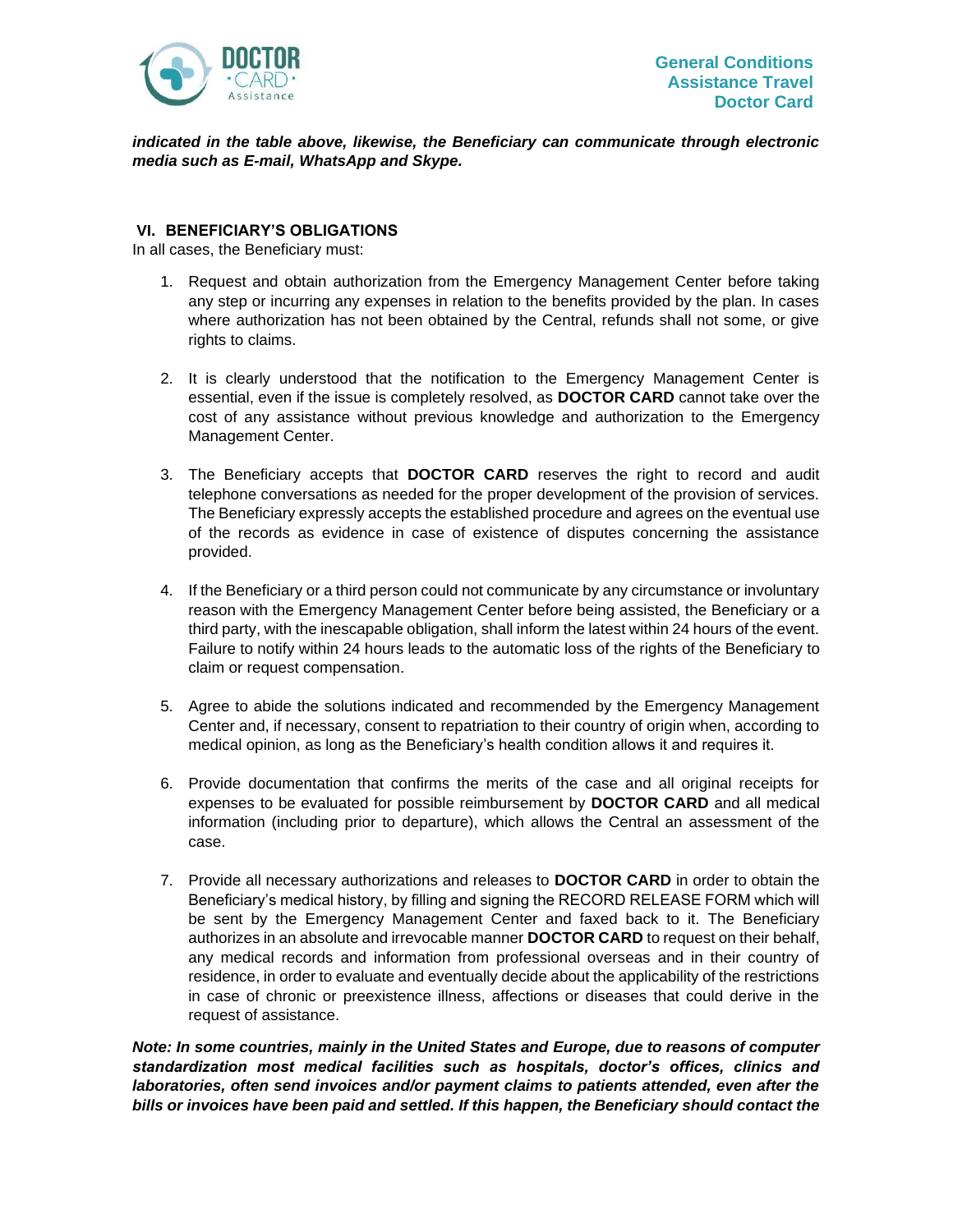

*Emergency Management Center to the numbers provided above or by writing to claims@wtassist.com and notify this situation. The Central will clarify the situation with the provider.*

## <span id="page-8-0"></span>**VII. DOCTOR CARD OBLIGATIONS**

- 1. Comply with the benefits and services described herein in events within coverage in the obtained plan during the valid period of the voucher.
- 2. **DOCTOR CARD** is expressly released, extent and excused of any obligations and responsibility in any case that the holder suffers any harm or requests assistance as a result of a major force or fortuitous event, the following events are an example and are not a limitation: catastrophes, earthquakes, floods, storms, International or civil war declared or not, rebellions, disturbances, civil insurrections, guerrilla or anti-guerrilla acts, hostilities, retaliation, conflicts, embargoes, constraints, strikes, popular movements, lockouts, acts of sabotage or terrorism, labor disturbances, acts of governmental authorities, etc.; as well as delay that may result in the termination, interruption or suspension of communication services. When elements of this nature intervene and once overcome, **DOCTOR CARD** agrees to comply its commitments and obligations within the shortest possible time.
- 3. **DOCTOR CARD** agrees to analyze each reimbursement request to determine whether it is appropriate and thus repay the amounts that may correspond in accordance with these terms and amounts of coverage of the contracted Plan. All compensation and/or reimbursement and/or other costs to be assumed by **DOCTOR CARD**, under this contract, shall be paid in local currency.

Established timeframes for processing a reimbursement are:

- a. The Beneficiary has up to thirty (30) calendar days from the day end of the term of the voucher to present documentation and support necessary to start the reimbursement study. After that time, no documents will be accepted for processing any claim.
- b. Upon receipt of the documents, **DOCTOR CARD** has up to five (5) calendar days to request any missing document that has not been delivered by the Beneficiary.
- c. With all the necessary documents in hand, **DOCTOR CARD** shall within fifteen (15) working days to review the case and issue a letter of approval or denial of reimbursement.
- d. If approved, **DOCTOR CARD** will proceed to make the payment within 15 days after the date of receipt of complete bank information by written for the completion of the transfer.

*Note: Reimbursements are paid directly by DOCTOR CARD and they can be made through bank transfer, international money transfer or check. DOCTOR CARD bear the expenses incurred by the agency, the cost for sending the check, as well as all direct charges from DOCTOR CARD bank; any additional charges made by the bank of the Beneficiary will be covered by the Beneficiary itself.*

#### <span id="page-8-1"></span>**VIII.CURRENCY**

The benefits offered by **DOCTOR CARD** detailed in point IX and maximum limits of coverage are reflected in the contracted plan expressed in US Dollars (USD) or Euros (EUR), depending on the chosen plan and its geographic coverage.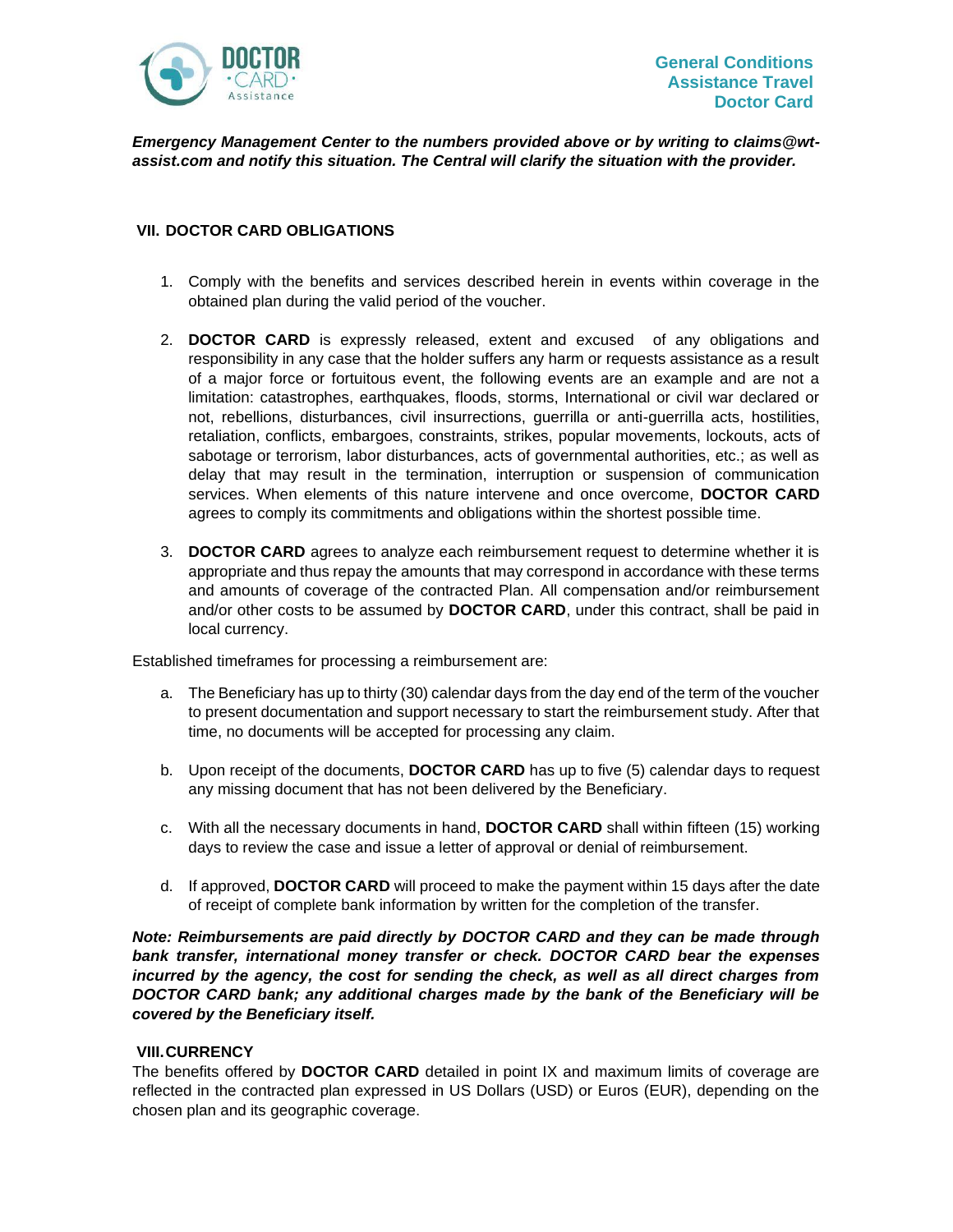

# <span id="page-9-0"></span>**IX. BENEFITS**

Some benefits are included only in some **DOCTOR CARD** plans. Check your voucher benefits and amounts. If any item is not listed in the voucher, it is because the chosen product doesn't have this service.

## **Medical assistance in case of accident or non-preexistent illness/condition**

- **Medical Consultations:** these will be provided in case of an accident or acute illness.
- **Specialist Care:** when indicated by the Medical Department of **DOCTOR CARD** of the area where the Beneficiary is located.
- **Additional Medical Tests:** when indicated by the Medical Department of **DOCTOR CARD**.
- **Hospitalizations:** According to the nature of the injury or disease, and whenever the medical department of **DOCTOR CARD** prescribes it, the hospitalization of the Beneficiary will proceed in the nearest medical facility. This item applies only to the Beneficiary, and under no circumstances bed or food will be covered in the hospital or clinic for an accompanying person.
- Surgical Interventions: When authorized by the medical department of **DOCTOR CARD** and in the cases were treatment is required immediately, and cannot be deferred to the moment that the Beneficiary returns to their place of residence.
- Prescribed Medicine: Medicine expenses prescribed by the treating physician in case of ambulatory assistance and the medicine used while hospitalized. The purchase made by the Beneficiary and authorized by the **DOCTOR CARD** will be reimbursed, once the Beneficiary returns to their place of residence, within the limits of coverage, providing the original documentation.

*Note 1: Emergency Management Center reserves the right to decide the most appropriate among the treatments proposed by the medical profession or repatriation to the country of* residence if their physical condition permits it. If in the judgment of the treating physicians of *the Emergency Management Center is possible to return the Beneficiary to their country of*  residence for long-term treatment, programmable surgery or non-urgent surgeries, the *Emergency Management Center will proceed with the repatriation of the Beneficiary, who is obliged to accept such solution, in case of rejection, the Beneficiary will lose all benefits provided by the plan.*

# **Medical assistance for COVID-19**

The Beneficiary must always and without exception contact the Emergency Central, who in turn will coordinate a virtual appointment by Telemedicine and, according to the opinion provided by the Medical Department, if the Beneficiary presents symptoms related to COVID-19, the Assistance Center will coordinate the relevant medical consultation, according to the safety and health protocols of each country, covering the expenses incurred up to the coverage limit indicated in the voucher. The following expenses will be covered under the same limit:

*•* Hospital Expenses for COVID-19: In case of requiring hospitalization to stabilize the Beneficiary's condition.

• Mechanical respirator fees: If the Medical Department, together with the treating doctor, considers the use of a mechanical respirator necessary, the Central will authorize and cover said expense.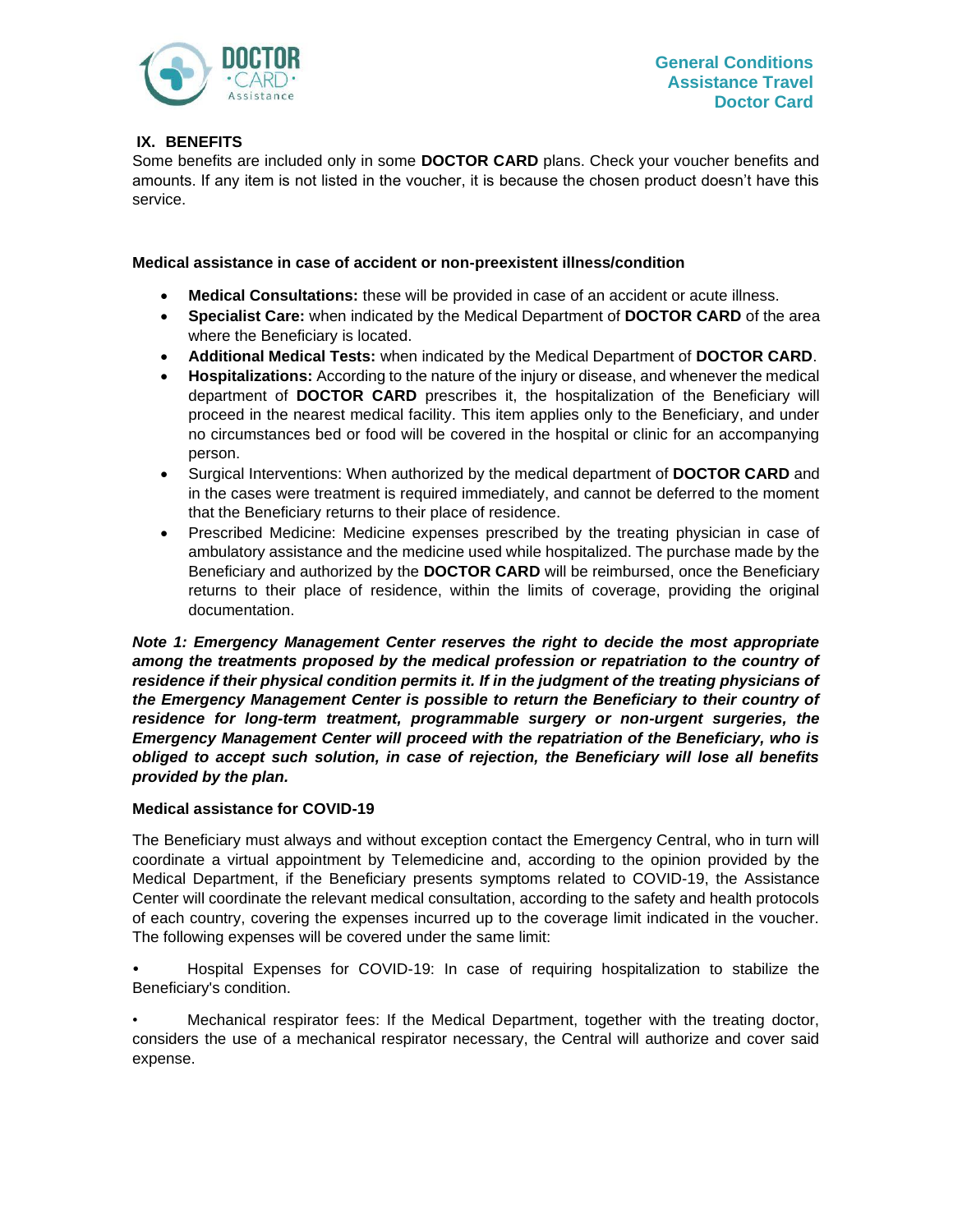

# THIS BENEFIT WILL NOT OPERATE WITH A REFUND.

# **Clarification Protocol Emissions Covid-19.**

It is important to indicate, that according to the date of issuance of the voucher, the Covid-19 emissions protocol will operate in the following ways.

# **As of December 2020**

The emissions at origin or destination, for passengers between 0 to 64 years old, will have Covid-19 coverage up to the contracted limit for "Medical assistance for non-pre-existing illness, The emissions at origin for passengers between 65 to 70 years old, will have coverage for Covid-19 up to a limit of USD/EUR 30,000. (Applies in plans equal or greater than USD/EUR 30,000 of the benefit "Medical assistance for non-pre-existing illness", The emissions at destination for Passengers between 65 to 70 years old, the coverage for Covid-19 will be up to USD 10. (This coverage may be increased through Covid-19 upgrade to USD/EUR 30,000.), Emissions at origin or destination, for passengers between 71 - 85 years of age, will have Covid-19 medical coverage only through upgrade, up to USD 30,000. Emissions at origin or destination, for passengers 85 years of age and older, will have Covid-19 medical coverage through upgrade, up to USD 10,000.

# **As of March 2021**

Note1: The age limit for this benefit is 70 years old. Beneficiaries over 70 years of age, and up to 85 years of age, will be able to acquire coronavirus coverage through the purchase of the Benefit, which will grant them an amount of USD 30,000 as long as the contracted plan is equal to or greater than USD/EUR 30,000. Finally, Beneficiaries over 85 years of age may purchase the USD 10,000 plan including the Benefit which will guarantee coverage for USD 10,000 for medical expenses related to Coronavirus.

Note2: This product will not cover hotel quarantine expenses; it will be limited to medical expenses only.

#### **Effective June 2021**

Note1: The age limit for this benefit is 70 years of age. For beneficiaries up to 75 years of age, the contracted coverage will be equal to the cap for non-pre-existing illness. The origin or destination emissions for passengers between 76 - 85 years old will have medical coverage by Covid-19 only through up-grade, which must be linked to a plan equal or greater than USD/EUR 30,000, also, the maximum limit for origin emissions will be USD 50,000 and for destination emissions USD 30,000. Finally, beneficiaries over 86 years old, may acquire additional coverage by COVID-19, through the purchase of the Up-grade, which will grant them a maximum amount of USD 10,000 for medical expenses of Covid 19.

#### **As of August 2021**

Note1: The age limit for this benefit is 75 years old. For beneficiaries up to age 75, the contracted coverage will be equal to the non-pre-existing condition cap. The emissions in origin or destination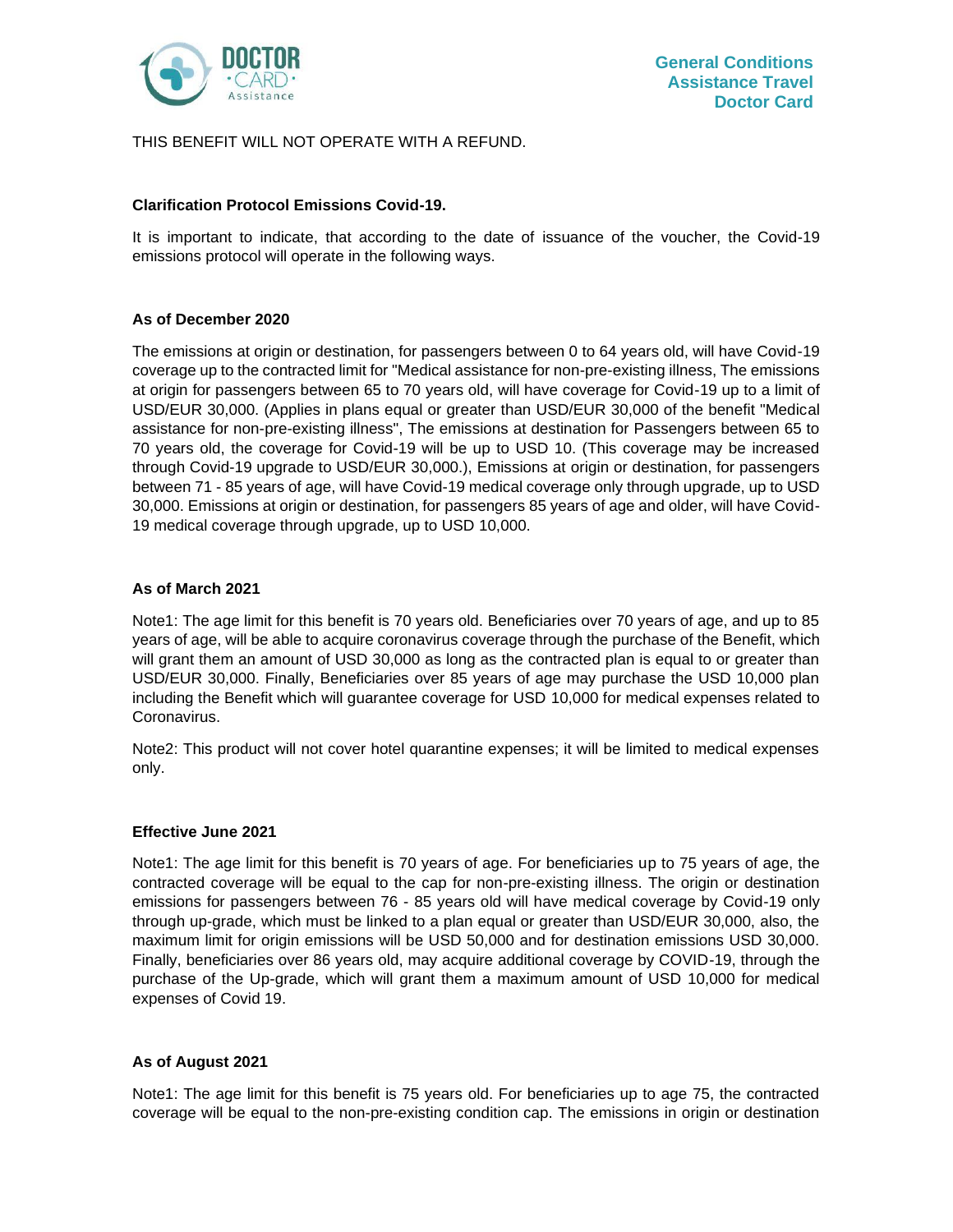

for passengers between 76 - 85 years old will have medical coverage by Covid-19 only through upgrade, which must be linked to a plan equal or greater than USD/EUR 30,000, also, the maximum limit for emissions in origin will be USD 50,000 and for emissions in destination USD 30,000. Finally, beneficiaries older than 86 years old, may acquire additional coverage by COVID-19, through the purchase of the Up-grade, which will grant them a maximum amount of USD 10,000 for medical expenses of Covid 19.

# **Medical assistance due to pre-existing illness.**

In those cases in which the Beneficiary specifically contracts the coverage for emergencies suffered by a pre-existing and / or chronic condition, it will be covered up to the amount that is clearly specified in your voucher. The coverage provided for chronic and / or pre-existing diseases includes the following eventualities:

Acute episode or unpredictable event, decompensation of chronic and / or pre-existing diseases known or previously asymptomatic. This coverage is provided exclusively for primary medical care in the acute episode, or case not predictable, the emergency must require assistance during the trip and can not be postponed until the return to the country of residence, the Assistance Center reserves the right to decide the most appropriate treatment among those proposed by medical personnel and / or repatriation to their country of residence. Repatriation will be a solution in cases in which treatments require long-term evolution, scheduled surgeries or non-urgent surgeries, the beneficiary is obliged to accept this solution, losing in case of rejection of the solution of all the benefits offered by the patient. assistance plan.

Excluded from this benefit is the initiation or continuation of treatments, diagnostic procedures, research, or diagnostic and therapeutic behavior, which are not related to the acute and unpredictable episode.

Excluded from this coverage are all diseases related to sexual transmission, including but not limited to syphilis, gonorrhea, genital herpes, chlamydia, human papillomavirus trichomonas vaginalis, trichomoniasis, human immunodeficiency virus (HIV), the acquired immunodeficiency syndrome (AIDS), among others.

It is not treated in any of our plans, dialysis procedures, transplants, oncology and psychiatric treatment, hearing aids, eyeglasses, contact lenses, dental bridges, pacemakers, implantable defibrillators, external respirators, implantable devices, specific disposable equipment, etc. diseases caused by the ingestion of drugs, narcotics, medicines that are taken unreliably without a prescription, alcoholism, etc.

Injuries sustained during an illegal act are not covered by our coverage. Obligations of the beneficiary:

- 1. The Beneficiary must follow all medical instructions given by the treating physician assigned by **DOCTOR CARD** and take all medications in the prescribed manner and as required.
- 2. If the Beneficiary interested in hiring a plan that includes emergency assistance coverage for pre-existing conditions, suffer from any of the following conditions: any type of cancer, heart disease, chronic lung disease and / or chronic liver disease, the beneficiary should consult his personal physician in his country of origin before starting the trip and get written confirmation that he is able to travel for all the days planned, the desired destination and can do without any problems all activities programmed.
- 3. The beneficiary can not start the trip after receiving a terminal diagnosis.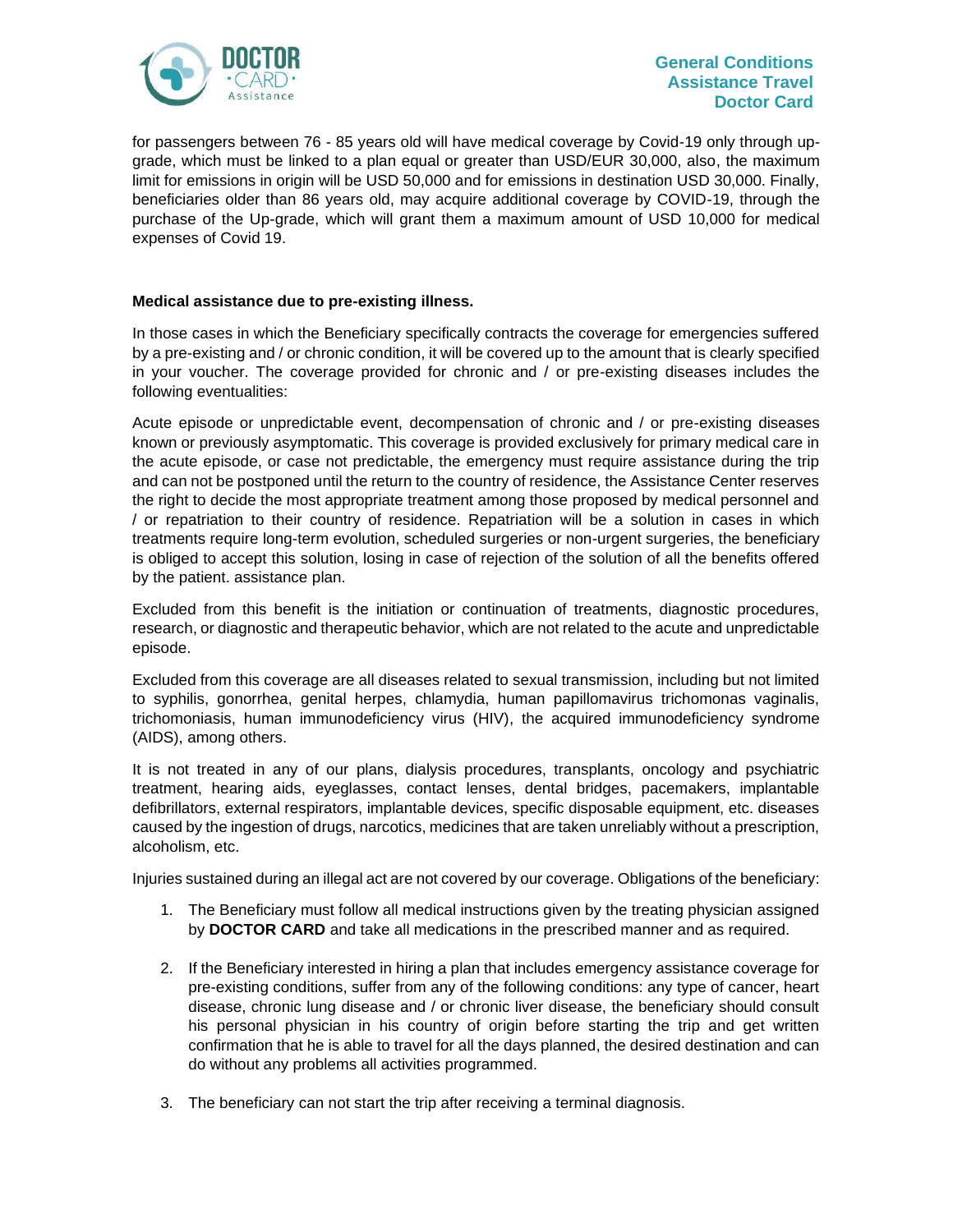

4. In order to access this coverage, the beneficiary must have been stable for more than 12 months.

If the reason for the trip was determined was the treatment abroad for a chronic or pre-existing condition, the Assistance Center will deny coverage.

## **Prescribed medication**

Within the coverage limits, **DOCTOR CARD** will bear the costs of prescription given to the Beneficiary by the medical department of the Emergency Management Center. Expenditures incurred by the Beneficiary for the purchase of drugs previously approved by the Emergency Management Center will be reimbursed within the limits of coverage once returned to the country of origin, and the prior presentation of the original proof of purchase or invoice, the original copy of the medical report which describes the name of the medicine and refers to the name of the illness suffered by the Beneficiary. We encourage Beneficiaries not forget to apply for these documents to the treating physician, the failure to submit these documents may result in non-reimbursement of expenses.

It is noted and reported that drug costs in respect of pre-existing conditions will not be assumed by **DOCTOR CARD**. Drugs for treatment of mental or psychological or emotional illnesses even in cases where the medical consultation has been authorized by the medical department of **DOCTOR CARD** are excluded as well. Neither birth control pills, injections, intrauterine devices or any other method of family planning are covered.

*NOTE: Medical prescriptions for the initial recovery of symptoms will only be authorized for the first 30 days of treatment.*

#### **Dental emergency**

Up to the limit of coverage contracted, **DOCTOR CARD** will pay for the reasonable and necessary expenses incurred by the Beneficiary for emergency dental treatment. The benefit is limited to the treatment of pain and/or extraction of the affected teeth. Root canals, change of fillings, crowns, dentures, sealings, cleanings, smile designs or any other treatment not clearly specified in these conditions are excluded from coverage.

#### **Repatriation or sanitary transfer**

In case of an emergency and if the Emergency Management Center deems it necessary, the transfer of the Beneficiary to the nearest health center will be organized by means of transport that the medical department of the Emergency Management Center deems appropriate and as required by the nature of the injury or illness. It is also established that even cases categorized as emergency health transfer must be requested and approved in advance by **DOCTOR CARD**. Failure to comply with this rule exempts **DOCTOR CARD** to take charge of the transfer coverage.

When the medical department of the Emergency Management Center deems necessary to carry out the medical evacuation of the Beneficiary, this will be made in regular airline with medical escort or nurse if applicable, subject to seating space, to the country of habitual residence of the Beneficiary.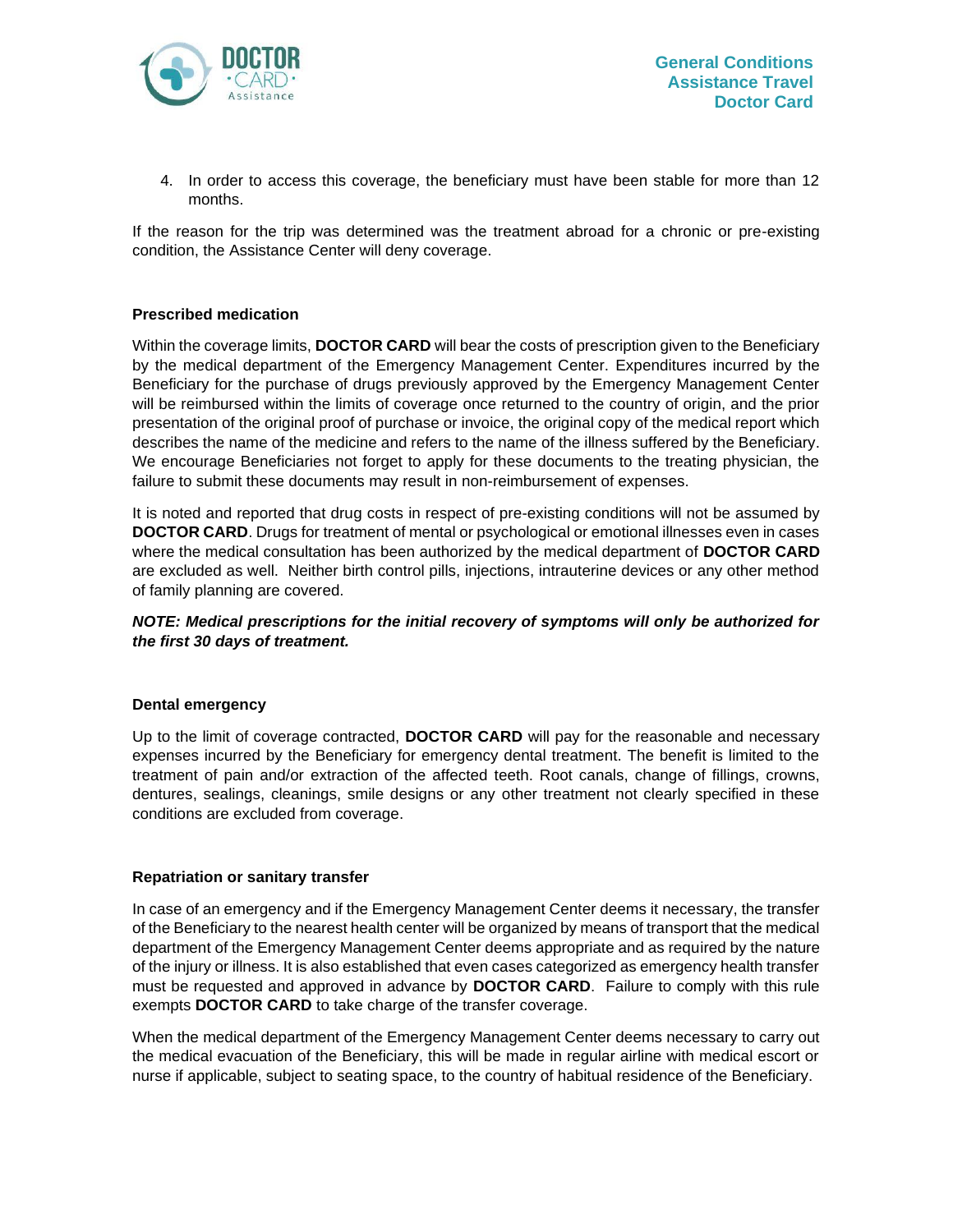

Medical repatriation means the transfer of sick or injured Beneficiary from the place where they are to the nearest airport to their city of habitual residence, in the country where the voucher must be issued. Only **DOCTOR CARD** may take all measures referred to in this clause, therefore, the Beneficiary or their family member are extrictly prohibited from doing so without the prior written permission from **DOCTOR CARD**.

Additionally, the repatriation must be authorized and medical and scientifically justified by the treating physician from **DOCTOR CARD**, in the case where the Beneficiary's family or companions decide to make the return aside or without seeking the opinion of the Medical Department, no responsibility shall fall on **DOCTOR CARD**, thus, the repatriation and all other costs and consequences shall be borne by the sick or injured Beneficiary or their family or companions, without any right or claim against **DOCTOR CARD**.

When **DOCTOR CARD**'s Medical Department, in consultation with the attending physician deems necessary and recommends medical repatriation, this shall be done by the most convenient means of transportation available for it, and/or commercial airline tickets, in tourist class and subject to availability, to the airport of the country of residence. **DOCTOR CARD** will be responsible for paying the difference of costs for the change of dates of the original ticket. This assistance includes transportation by ambulance or other means of transport that supports the Beneficiary's health and approved by **DOCTOR CARD**´s Medical Department, with the necessary support structure including stretcher, wheelchair, walker etc.

Any expense for repatriation when the cause that gave rise to it is a result of a preexisting condition or to obey an event listed in the general exclusions are excluded from coverage. Beneficiary is entitled to the services within the validity of the voucher.

#### **Repatriation of mortal remains**

In the event of death of the Beneficiary while traveling, **DOCTOR CARD** will make the necessary arrangements and pay, up to the amount specified in the contracted plan for the transportation of the remains to the country of origin, including a provisional casket suitable for international transportation and the necessary paperwork. Specifically excluded are costs and expenses related to transportation and cremation within the country of residence, funeral home costs and any casket other than that used in the repatriation.

If the entitled wishes so, they may choose to cremate the remains and the paperwork for this decision will be included, like the transportation of the remains to the place of residence of the Beneficiary. **DOCTOR CARD** is exempted from providing services and bear the costs relating to this benefit if the death of the Beneficiary was caused by suicide or a preexisting, chronic or recurrent condition. See exclusions table.

This benefit doesn't, under any circumstances include costs of return of accompanying relatives of the deceased.

#### **Transportation of a family member for hospitalization in 1st. Degree of consanguinity**

In the event the Beneficiary is traveling alone and is hospitalized for over ten (10) days, **DOCTOR CARD** will provide a round trip economy airfare to the place of hospitalization for a member of the Beneficiary's family. The Beneficiary may be entitled to hotel costs for their family companion up to seven days or until discharge, whichever comes first. Should be referred to in the table of product benefits, the beneficiary may be entitled to hotel expenses by USD 80.00 (eighty dollars) per day for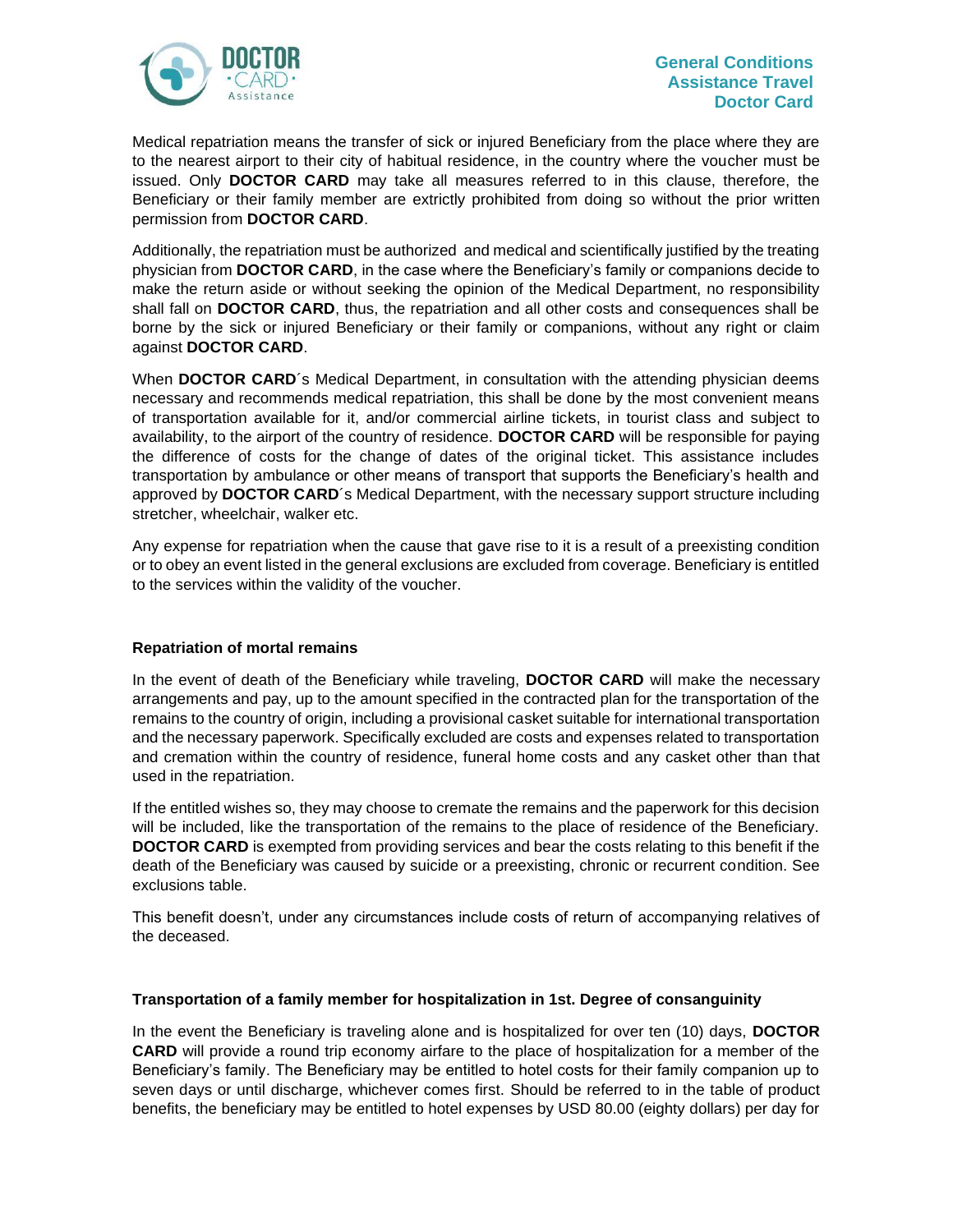

their family caregivers for a maximum of seven days or until the patient's discharge, whichever comes First.

*Note: Both for this clause and for any other that covers hotel expenses, these are understood to be limited to simple lodging, without restaurant, laundry, telephony or any other expenses such as mini bar, food taken in the room, or other type of expense.*

#### **Convalescence expense in a hotel**

In the event that the Beneficiary is hospitalized for a period of at least five (5) days and has subsequently been prescribed a period of rest and is unable to continue their trip or return home, **DOCTOR CARD**, and subject to approval of the Emergency Management Center, will pay up to the maximum amount listed in the contracted plan, for up to ten (10) days for the cost of lodging. This item applies only to the Beneficiary of the plan, and under no circumstances the costs for an accompanying person will be covered.

**DOCTOR CARD** clarifies that no hotel expenses for convalescence will be covered when the admission has been caused by a pre-existing illness or preexisting medical condition.

*Attention: The above mentioned rest will have to be ordered for the doctors of the head office exclusively and they will contemplate only the coverage of the cost of the room without any type of supply or such expenses of another nature as laundry, telephonic calls (except those effected to DOCTOR CARD head office), mini bars etc.*

#### **Lost documents and personal effects assistance**

**DOCTOR CARD** will advise the Beneficiary for reporting the loss or theft of baggage and personal effects, for which it will make available the services of the Emergency Management Center. **DOCTOR CARD** will also assist the Beneficiary in case of loss of travel documents, credit cards by giving them directions to make respective denouncements, recovery and process them.

#### **Return due to death of an immediate family member (1st. Degree of consanguinity)**

If the Beneficiary has to interrupt their trip and return home due to death of a family member (parent, spouse, children or sibling) in the place of residence, **DOCTOR CARD** will reimburse the Beneficiary the penalty of the change of date on the original ticket, or the purchase of a new one as long as the original ticket is unusable due to restrictions. This assistance must be accredited with the death certificate of the family member and a document that acknowledges family relationship.

#### **Early return due to serious disaster at home**

In case of fire, explosion, flood or theft with damages and violence in the home of a Beneficiary, while traveling, if there was no one who can take care of the situation and if the original return ticket does not allow free date change, **DOCTOR CARD** will cover the change penalty or the cost of a new ticket in economy class from the place where the Beneficiary is to the closes airport to the Beneficiary's home in the country of residence. This request for assistance must be certified by the presentation of the original police report issued in the following twenty-four hours to the occurrence of the event to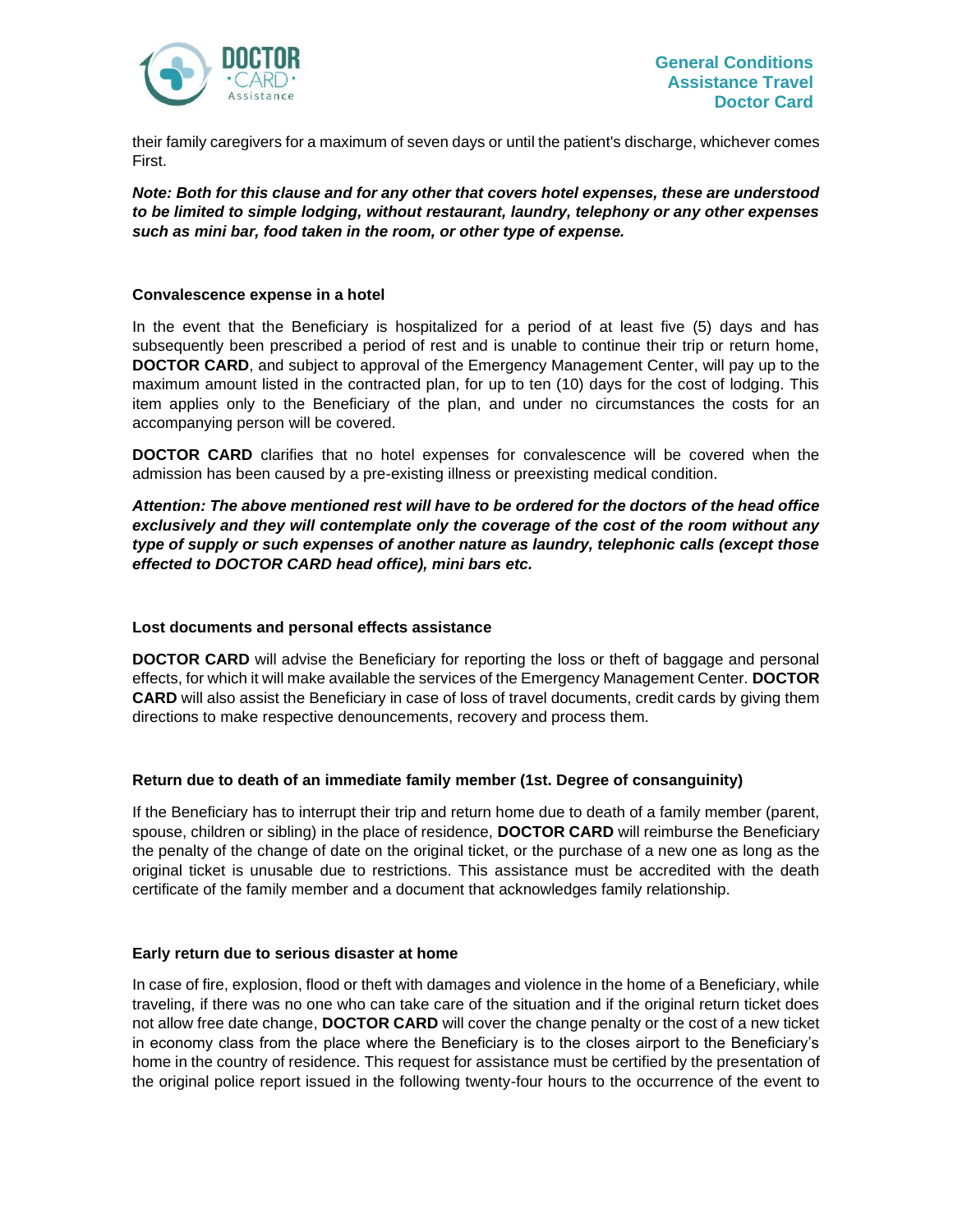

the Emergency Management Center. The Beneficiary must unfailingly contact the Emergency Management Center to be authorized to proceed.

#### **Minor escort**

If the Beneficiary is the sole traveling companion of children under 15 years of age who are also considered Beneficiaries of a **DOCTOR CARD** plan, and due to illness or accident of the Beneficiary, the children are left unattended, **DOCTOR CARD** will make the necessary arrangements and pay for the repatriation of the minor children to their city of residence in their country of origin. **DOCTOR CARD** will pay the difference between the cost of the early return flight and the original ticket, If the original ticket is unusable due to restrictions **DOCTOR CARD** will by the new ticket in economy class.

#### **Trip cancellation**

**DOCTOR CARD** will cover the penalties for canceling in advance a trip known as a tour, tour package, excursion, air tickets and cruises organized by a recognized professional tour operator in the trips destination. To be eligible to these benefits the holder must:

- 1. Acquire the plan a maximum of 72 hours after the first payment of the tour services that could be canceled.
- 2. Notify **DOCTOR CARD** in a maximum of 24 hours after the event of the cancelation occurs.
- 3. Present all documentation that **DOCTOR CARD** considers to evaluate the coverage of this benefit including but not limited to: Documents that clearly show the motive of cancelation, respective paperwork of the service contracted, invoices and payment receipts.

*Note: to Multitrip plans the cancellation will be renewed each time the Beneficiary travels according to the acquired plan and applies as long as the requirements established to be eligible to these benefits in each trip are met. This benefit does not apply to Beneficiaries over 74 years of age.*

Cancellation of a cruise before beginning

In this case, the Beneficiary must immediately:

- Notify their decision to the shipping company and obtain written proof of this unequivocally indicating the date of the formal notification of the inability to start the cruise trip on the boat and date originally contracted.
- The Beneficiary shall also obtain from the shipping company the General Conditions of cruise, where the application, procedure, penalties or penalty clauses for early termination of a contract and fully paid cruise are clearly indicated.
- The Beneficiary must obtain proof of the shipping company showing the amount of the penalty applicable to their particular cruise contract and the amount of the refund if applicable.

Once the above documentation must demonstrate in writing to **DOCTOR CARD** clearly and authoritatively as the cause or causes that led to the cancellation of travel and send to the Emergency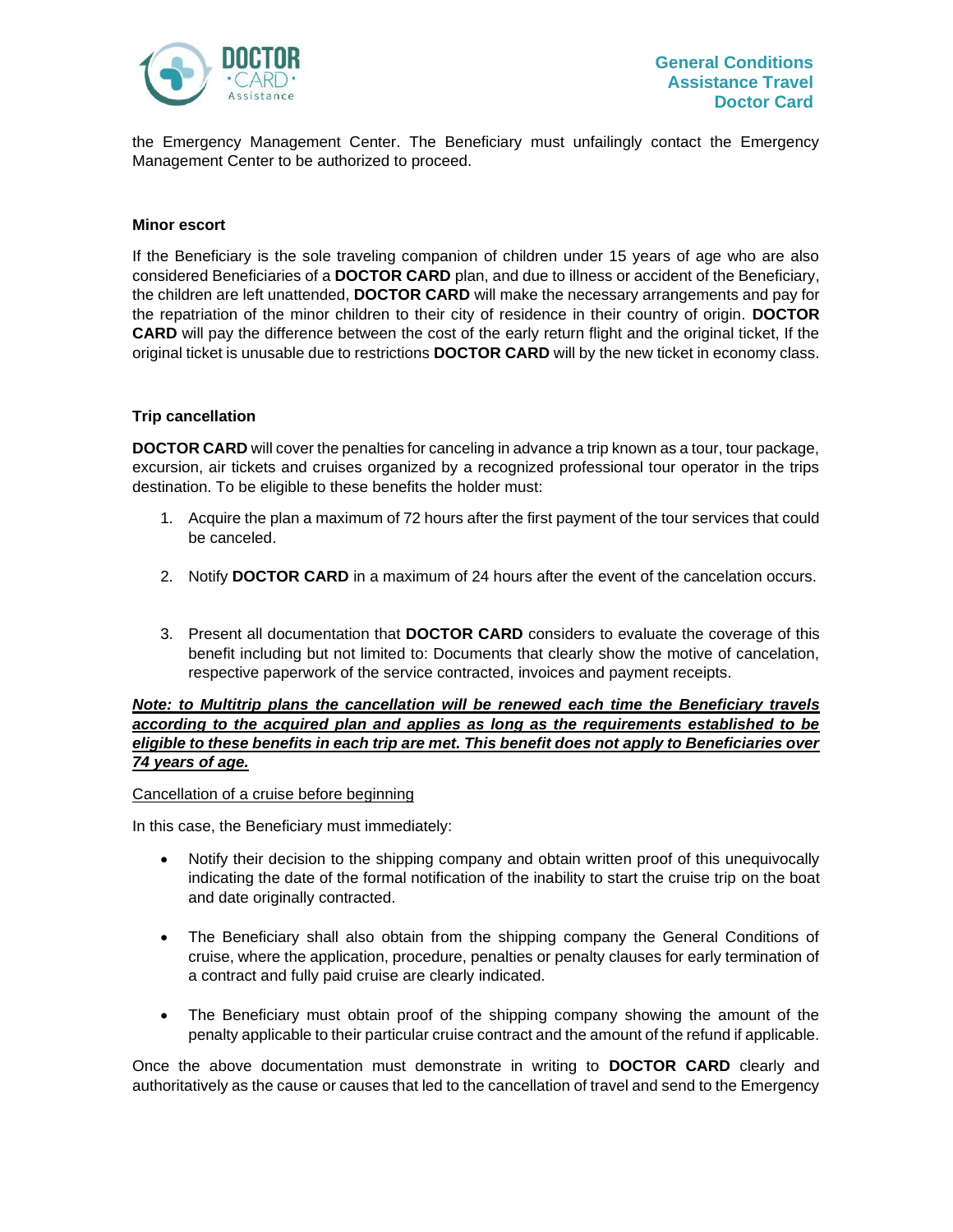

Management Center such documentation for eventual verification by **DOCTOR CARD** and eventual refund if appropriate.

The causes are justified for the purposes of the present benefit:

- 1. Death, accident or serious (non-preexistent) illness of the Beneficiary or immediate family member (spouse, children, parents, siblings). A serious illness is defined as a sudden alteration of health that requires hospitalization or total rest, and that according to the **DOCTOR CARD** medical department, prevents the initiation of the trip on the designated travel date.
- 2. Being summoned to testify in a court or selected for Jury duty.
- 3. Damages to the Beneficiaries primary residence or professional place of work caused by fire, burglary, vandalism or Force of Nature causing damage to such an extent as to render them uninhabitable and consequently requires the presence of the Beneficiary.
- 4. Medical quarantine which prohibits the Beneficiary from leaving the country.
- 5. Proven job dismissal of the Beneficiary, dated after the acquisition of the voucher.
- 6. Emergency call to provide military, medical or public service.
- 7. For epidemic, natural disaster or volcanic ashes. In the cases of cruise products, the emission of volcanic ashes will not be a valid reason to access this benefit.
- 8. When the traveling companion of the Beneficiary who shares the same hotel room or the cruise cabin or first degree of consanguinity (spouse, parents, children, brothers and sisters), also a Beneficiary of a Plan issued under the same conditions as the Beneficiary, has to cancel their trip for any of the previously mentioned circumstances.

The validity of this benefit starts as soon as the Beneficiary purchases the plan and ends with the date of initiation of the voucher. This benefit dos not apply for Beneficiaries older than 74 years of age at the time of the trip.

#### **Trip cancellation by COVID-19**

If contemplated within the voucher, the Beneficiary may cancel the trip in advance for the following reasons:

1. In case of positive diagnosis of COVID-19 of the Beneficiary, travel companion or family member in the first degree of consanguinity.

In any case, the Voucher must be issued at least 14 days before the date of departure, or effective date, whichever comes first.

**Note:** Does not apply to Beneficiaries over 70 years of age. Travel Cancellation requests will not be covered, if it were to occur due to a closure of borders by the Government of origin or destination. Additionally, if the hotel provider, airline or any other tour operator offers the Beneficiary the option of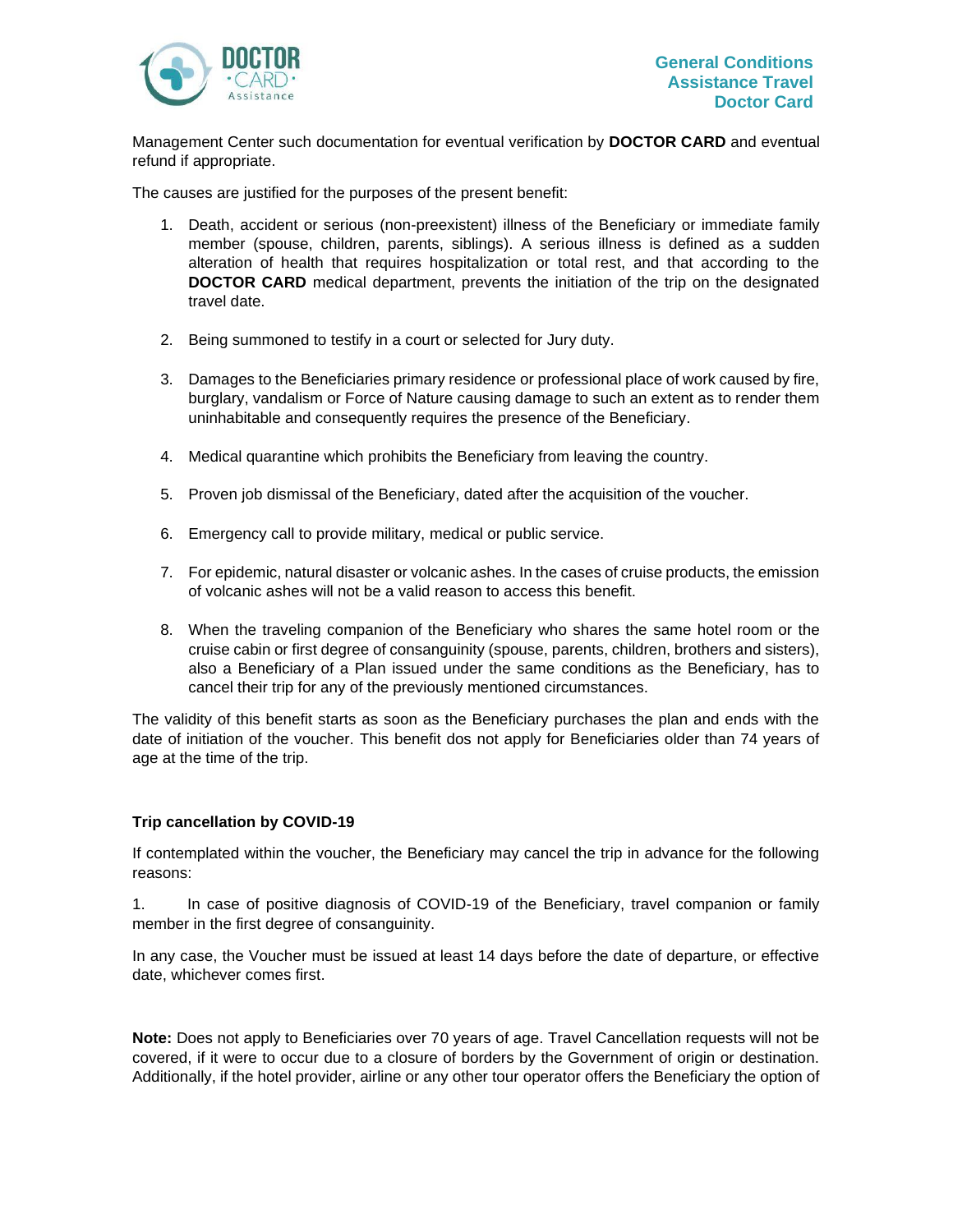

leaving the dates open, reschedule, credit in favor, and among other solutions, even if the Beneficiary rejects said option, there will be no refund for expenses incurred.

# **Upgrade for Coronavirus**

In cases where the Beneficiary explicitly contracts the upgrade for coronavirus expenses, the Beneficiary will have access to the following benefits:

- 1. Hotel and food costs for up to 15 days.
- 2. Transfer of a family member due to hospitalization, provide proof that the treating doctor authorizes the hospital visit or accompaniment at the hotel.
- 3. Difference in Fare or penalty for delayed or anticipated return travel of the holder.
- 4. Cancellation of travel contracted for Covid-19 intra-hospital assistance and Covid-19 Positive Diagnostic
- 5. Assistance through telemedicine during mandatory isolation, for monitoring the patient's health status.
- 6. Emotional support through tele psychology.

The following conditions must be met in order to access these benefits.

- 1. Medical report indicating that the patient should remain self-isolated.
- 2. This upgrade guarantees hotel fees per booking, which means that if two or more people sharing the same room are diagnosed with covid-19, the costs to be reimbursed will correspond to this reservation. That said, it is understood that one room will not be paid for each reservation.
- 3. Quarantine hotel charges will be covered as long as the booking has already paid for the passenger has ended.
- The product will have a cap of USD 20,000 for groups.
- The maximum amount of this coverage is \$1,500

This product can be purchased for short stay trips up to 90 days, or annual multi-trips but per trip that is made must generate the purchase of the upgrade.

# **Upgrade for Coronavirus**

In cases where the Beneficiary explicitly contracts the upgrade for coronavirus expenses, the Beneficiary will have access to the following benefits:

- 4. Hotel and food costs for up to 15 days.
- 5. Transfer of a family member due to hospitalization, provide proof that the treating doctor authorizes the hospital visit or accompaniment at the hotel.
- 6. Difference in Fare or penalty for delayed or anticipated return travel of the holder.
- 7. Cancellation of travel contracted for Covid-19 intra-hospital assistance and Covid-19 Positive Diagnostic
- 8. Assistance through telemedicine during mandatory isolation, for monitoring the patient's health status.
- 9. Emotional support through tele psychology.

The following conditions must be met in order to access these benefits.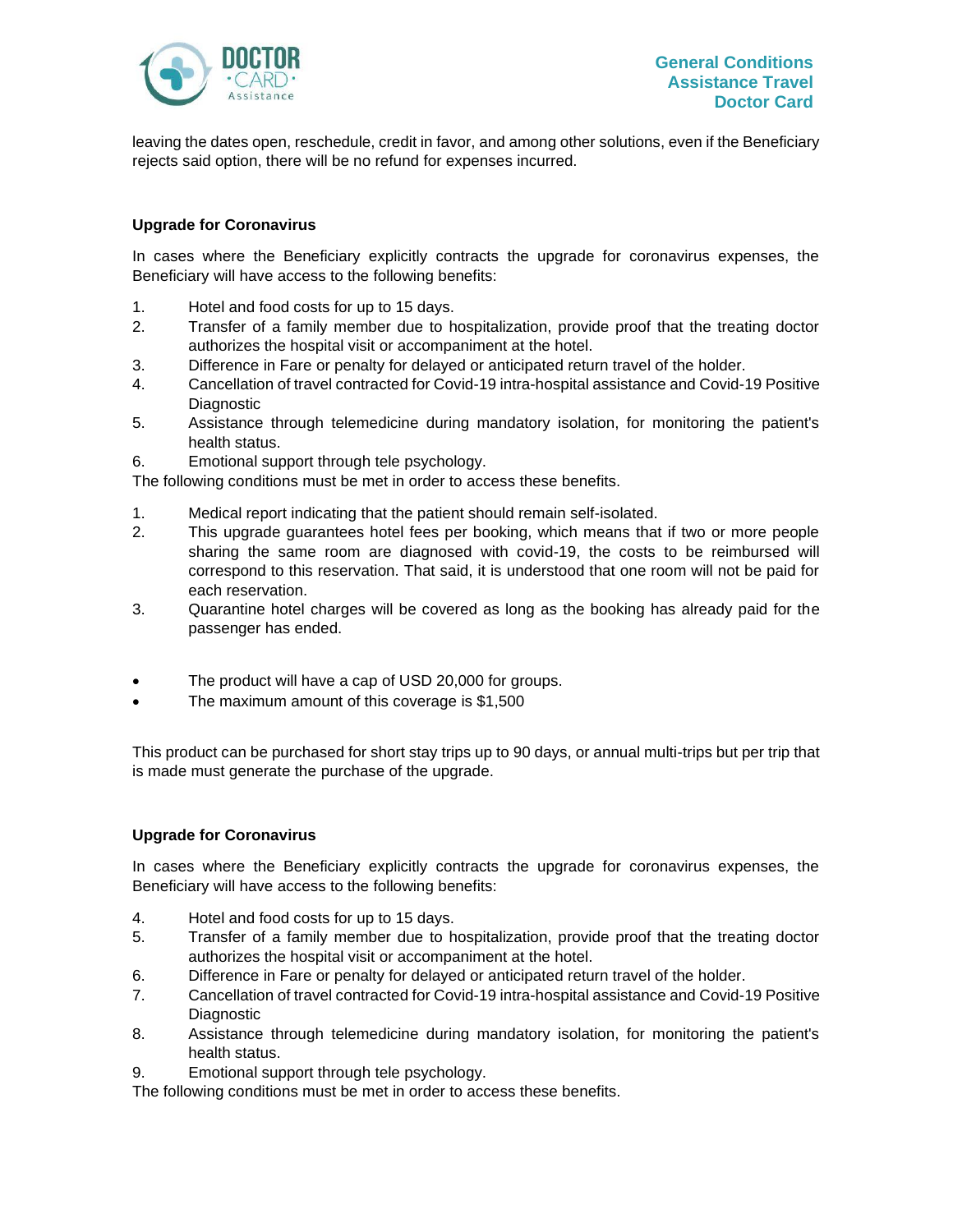

- 10. Medical report indicating that the patient should remain self-isolated.
- 11. This upgrade guarantees hotel fees per booking, which means that if two or more people sharing the same room are diagnosed with covid-19, the costs to be reimbursed will correspond to this reservation. That said, it is understood that one room will not be paid for each reservation.
- 12. Quarantine hotel charges will be covered as long as the booking has already paid for the passenger has ended.
- The product will have a cap of USD 20,000 for groups.
- The maximum amount of this coverage is \$1,500

This product can be purchased for short stay trips up to 90 days, or annual multi-trips but per trip that is made must generate the purchase of the upgrade.

#### **Substitution of an executive**

In the event a Beneficiary is traveling abroad on a business trip and is hospitalized for a covered medical emergency which inhibits their ability to carry out their professional responsibilities, **DOCTOR CARD** will cover for a round trip economy airline ticket and up to USD 80 dollars daily for hotel expenses up to five (5) days, for a substitute person designated by the employer, to assume the Beneficiaries responsibilities. This benefit is subject to seating availability and approval from **DOCTOR CARD**' Emergency Management Center.

#### **24 hours' information line**

Beneficiaries of a **DOCTOR CARD** plan, can request to the Emergency Management Center, information concerning consular and health obligations, as well as touristic information and others concerning the country of destination. **DOCTOR CARD** also offers concierge service to help with booking of hotels, restaurants, sporting events, cultural events, among others.

#### **Emergency message transmission**

Upon the Beneficiaries request, **DOCTOR CARD** will provide the Beneficiary's family and/or employer with information regarding the use of any of the benefits and service contained herein.

#### **Emergency cash transfer and Emergency cash transfer for bail bond**

If during the trip abroad the Beneficiary requires an emergency cash transfer, **DOCTOR CARD** will cover the expenses (fee) of the money transfer to the Beneficiary up to the limit specified, the money must be previously deposited in the nearest **DOCTOR CARD**' offices by the Beneficiary's family. If the Beneficiary were imprisoned as a result of a traffic accident, **DOCTOR CARD** will cover the expenses (fee) of the money transfer to the Beneficiary up to the sum specified in the Benefits, in order to pay the bail bond. The money must be previously deposited in the nearest **DOCTOR CARD**' offices by the Beneficiary's family. This coverage will apply only once, regardless of the period of validity of the Assistance Plan.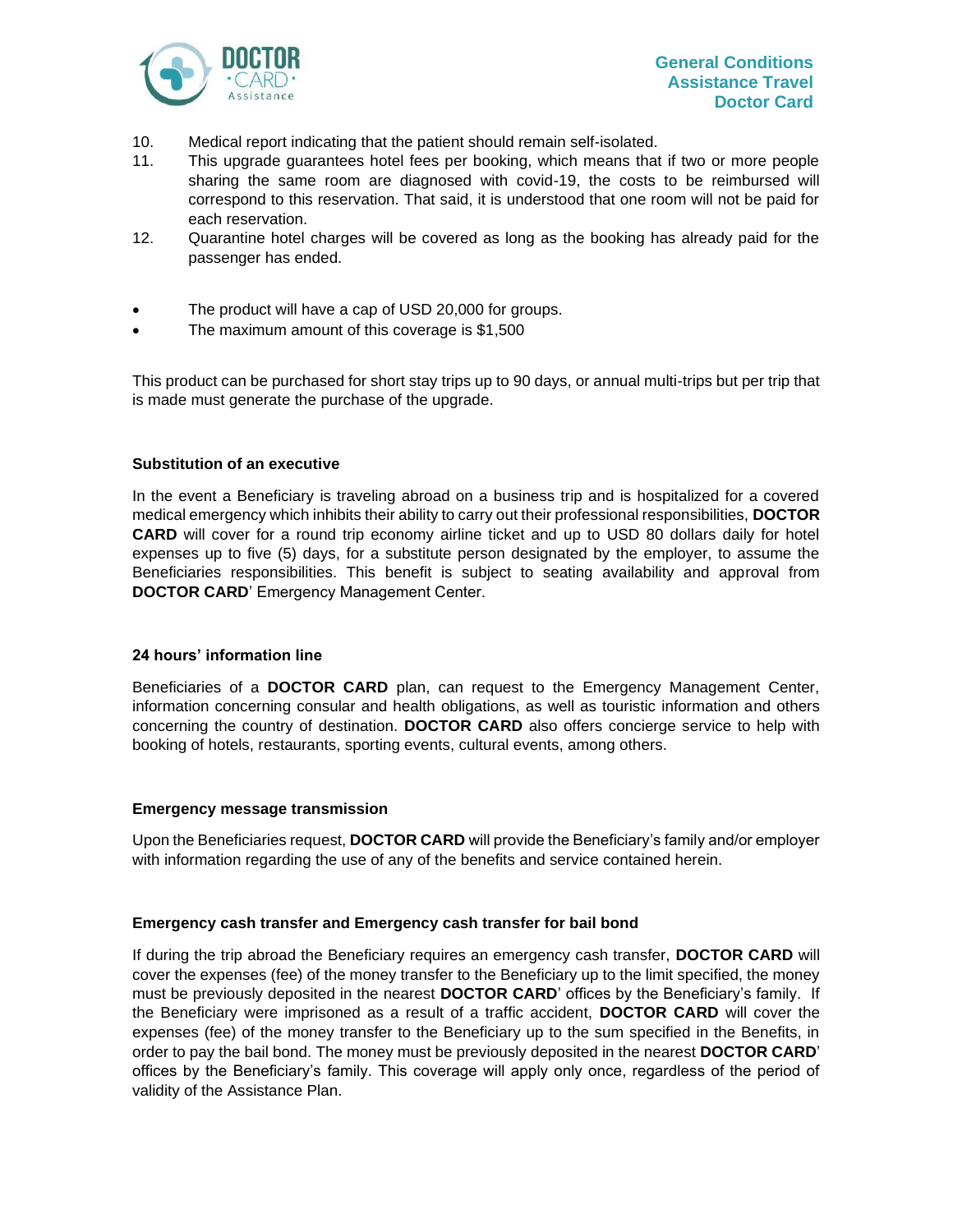

#### **Legal assistance for traffic accident**

Due to an automobile accident, **DOCTOR CARD** will pay, up to the amount specified in the Benefits, for the attorney's fees incurred for the Beneficiaries civil or criminal defense.

# **Total and definitive loss of baggage**

**DOCTOR CARD** will indemnify the Beneficiary of a plan that includes this complementary benefit, an equal amount to that awarded by the airline, up to the maximum amount specified in the Schedule of Benefits. In order to be compensated for lost baggage, the following conditions must be met:

- That the airline and the Emergency Management Center have been formally notified of such loss before the Beneficiary leaves the airport where the baggage was supposed to be delivered.
- The baggage has been lost during its transportation on a regularly scheduled international flight, this benefit does not apply when the loss originates on a domestic flight, charter flight, private or military aircraft, or any flight that does not have a fixed itinerary published and operates regularly, nor when the loss arises from domestic flights abroad.
- That the baggage has been duly registered, labeled and shipped in the hold of the aircraft and has been duly presented and delivered to the airline staff at the airport. **DOCTOR CARD**, won't compensate the Beneficiaries for the loss of baggage considered as hand baggage or transported in the cabin of the aircraft or any other package that has not been properly registered with the airline.
- That the loss of the baggage occurred between the moment that it was delivered to the authorized personnel to be shipped and the time the baggage was supposed to be delivered to the Beneficiary.
- That the airline has taken responsibility for the loss of the mentioned baggage, and has paid the beneficiary the indemnity intended for it.
- Losses occurred during land transportation of any kind is not included.
- The compensation will be limited to one completely missing bag and to a single Beneficiary. In case the baggage is in the name of several Beneficiaries, the compensation will be prorated between each of ticket holders.
- If the airline offered as compensation to the beneficiary the opportunity to choose between receiving a cash value or one or more tickets, **DOCTOR CARD** will proceed to pay the beneficiary the economic compensation, once the option is taken.

It is important to note that in the case of lost baggage, the direct responsible are the airlines or transportation companies, therefore **DOCTOR CARD** will act as a facilitator between the airline and/or Transportation Company and the Beneficiary, and therefore shall not be considered or taken as directly responsible for the loss or baggage search. The airlines reserve the right to accept or not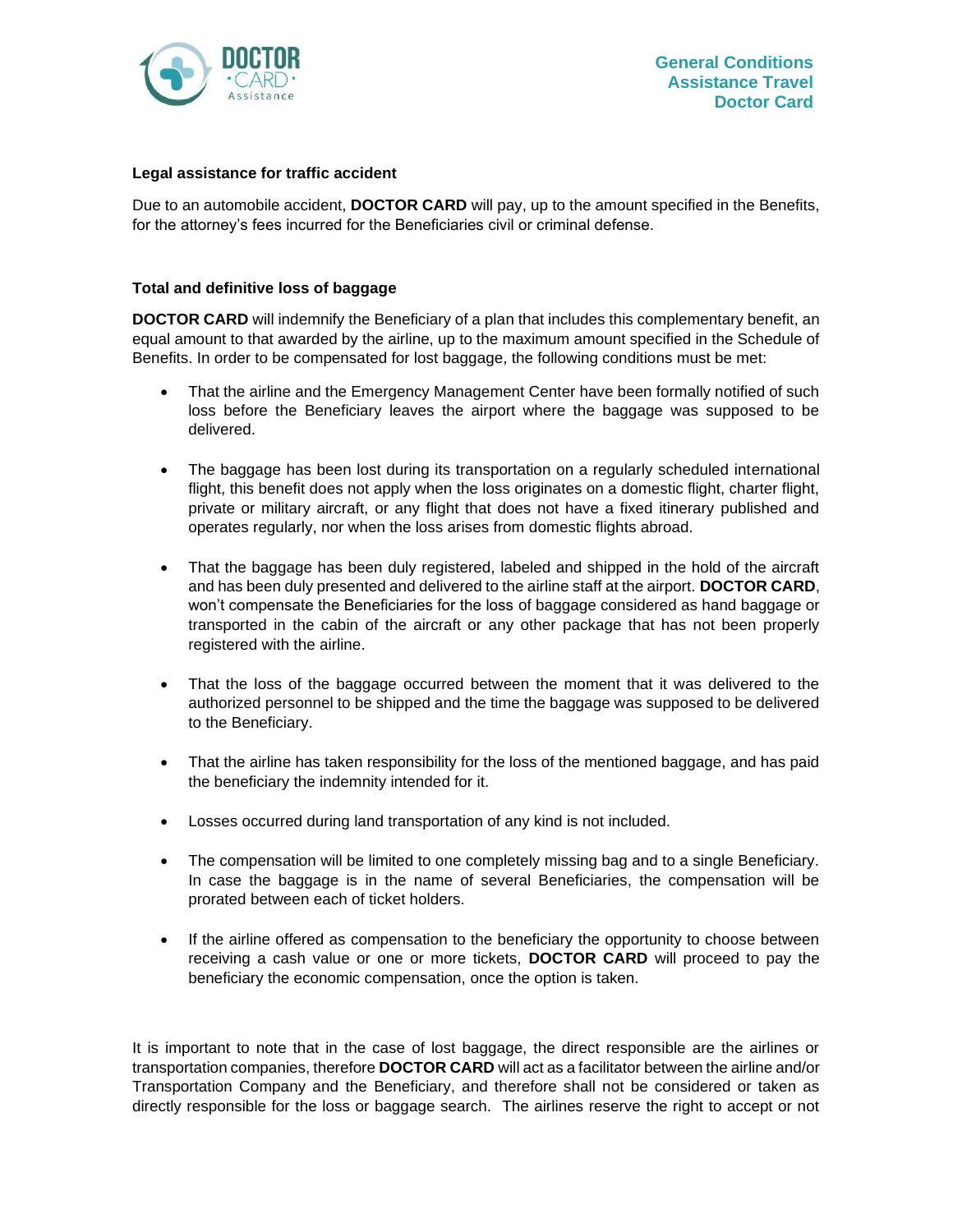

**DOCTOR CARD** claims and in general terms they may require that the claims are brought directly by the Beneficiaries, not allowing any interference from **DOCTOR CARD**.

The compensation, if approved, will only be paid once the Beneficiary is back in their country of origin and where the plan was purchased. Upon returning, the Beneficiary must present to **DOCTOR CARD**, the following documentation:

- The Property Irregularity Report (P.I.R)
- Identification document
- Voucher
- Original copy of receipt proving payment by the airline/ Airline Tickets

**DOCTOR CARD** may proceed with the compensation only after the airline responsible for the loss duly compensates the Beneficiary. **DOCTOR CARD** won't be able to compensate the Beneficiary without proof of payment of the airline.

*NOTE: The compensation to the Beneficiary will be complementary to that paid by the airline as indicated in the voucher corresponding to the acquired DOCTOR CARD plan. In case of supplementary compensation, the amount of the same shall be determined as the difference between the amount paid by the airline and the amount determined in accordance with the stipulated in the acquired plan, and always up to the maximum limit indicated by this concept in the voucher No compensation will be valid if the compensation of the airline equals or exceeds the maximum limit established in the voucher for this concept. Besides, compensation for loss of baggage applies per package or load and not per person.*

#### **Expenses for delay in returning the luggage**

**DOCTOR CARD** will reimburse the Beneficiary whose plan so provides, by presenting the original proof of purchase, for expenses for the purchase of first necessities during the period of the delay in delivering their luggage. This service will be provided only if the baggage is not located within six (6) hours from the arrival of the flight. "Within 6 hours" refers only to the period up to the location of the baggage. The subsequent period to the physical delivery of the baggage by is out of **DOCTOR CARD** responsibility and therefore will not be taken into account in computing the 6 hours.

If the delay or loss of luggage occurs in the flight back to the country where the ticket was issued or the country of habitual residence of the Beneficiary, no compensation will be awarded.

In the event that it was finally declared a total loss of luggage by the airline responsible for its management and considers appropriate to indemnify the Beneficiary, if used, this benefit shall be deducted from the amount to compensate by **DOCTOR CARD** on "Total and definitive loss of baggage" benefit, the amount that would have been paid to cover for expenses for delay in returning the baggage.

This service operates on reimbursement prior approval of the Emergency Management Center and governed under the times established in the procedures for reimbursement.

# *Note: the compensation for delay in return of luggage applies per package or load and not per person.*

**Delayed or cancelled flight**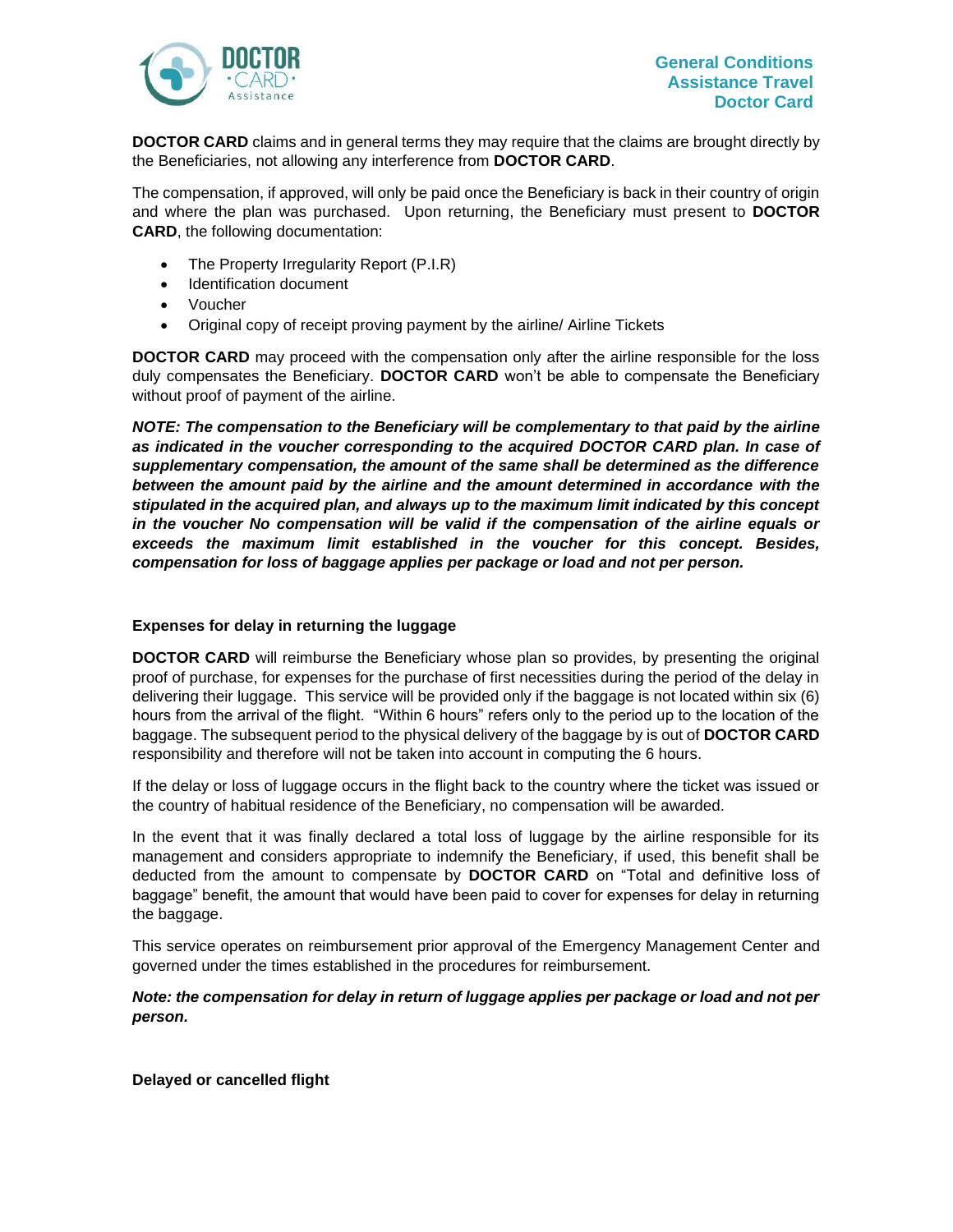

If the Beneficiary's flight is delayed for at least 6 consecutive hours of the original scheduled departure time, and there is no other alternative form of transportation during this period **DOCTOR CARD** will reimburse up to the maximum benefit indicated in the voucher for reasonable accommodations, traveling expenses, food and communication charges incurred during the hours of delay and until travel becomes possible. Prior authorization from **DOCTOR CARD**, presentation of valid original receipts and a report from the transporting airline indicating the reason for the delay is required. Beneficiaries with stand-by tickets are not eligible for this benefit nor does this benefit apply in the Beneficiary's country of residence.

This benefit will not be provided if the flight was at an airport located in the vicinity of the city of habitual residence so that the distance is greater than 100 km or within the city of the Beneficiary's habitual residence; nor if the Beneficiary travels with a ticket subject to availability of space. This service does not apply if the cancellation is due to bankruptcy and / or cessation of airline services.

# **Continuation of trip/cruise**

**DOCTOR CARD** will bear the cost of a ticket in economy class, one-way, from the port of embarkation until the next port of call of the contracted cruise, if the Beneficiary initially missed the scheduled departure of the cruise due to a delayed connecting flight for more than (6) hours of the scheduled time. This benefit is paid as a reimbursement upon presentation of proper receipts and report from the airline (PIR).

#### **Amateur sports coverage**

Provides coverage of equestrian sports, snow sports, team sports, strength sports, winter sports, martial arts, sport shooting championships practiced in regulated ranges, watersports, skiing, surfing, recreational kitesurfing, recreational diving (up to 15 meters maximum), swimming, skating, snowboarding, when practiced as amateur activities. This coverage also applies to professional athletes when they are members of a federation, only in cases of accidents caused by practicing winter sports on authorized tracks.

#### **Psychological assistance**

Telephone counseling 24 hours for Beneficiaries that because of medical repatriation, death of a family member or natural disaster have been affected during the trip. This service is provided psychological support at times that can generate strong emotional tension, in no case may replace direct attention Psychologist or Psychiatrist.

#### **Videoconference medical assistance**

**DOCTOR CARD** Beneficiaries may receive recommendations via teleconference and/or videoconference (subject to availability) with a health care professional who will provide guidance on what to do to relieve current symptoms, or recommend be assisted in a Medical Center or Hospital, according to the severity of the symptoms.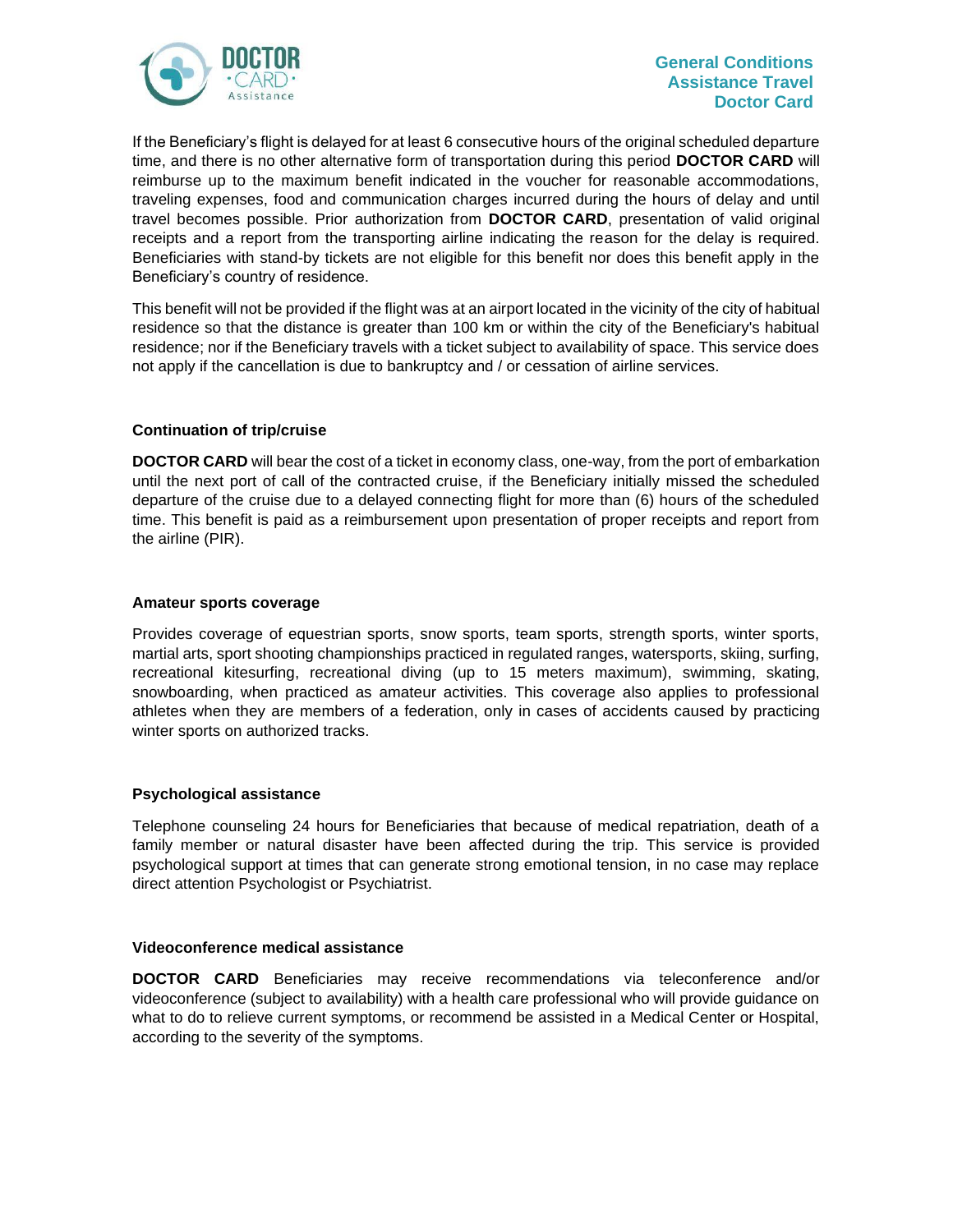

# <span id="page-22-0"></span>**X. OPTIONAL PURCHASE OF ADDITIONAL BENEFITS FOR THE BENEFICIARY**

The Beneficiaries will have the option of acquiring additional, but not separately, additional benefits to those established for each particular assistance plan of **DOCTOR CARD**, by paying a supplement to the price of the original plan, all in accordance with the provisions and prices of the public offering on the **DOCTOR CARD** web platform.

# **Upgrade Multi cause Cancellation Trip**

In all such cases in which the Beneficiary has expressly purchased the Multi cause Cancellation Trip benefit offered by **DOCTOR CARD**, coverage will be granted up to the amount specifically contracted and said benefit must be expressly stated in the Beneficiary's voucher. This benefit is only valid for international travel.

**DOCTOR CARD** will cover up to the top of coverage according to the contracted plan the penalties for early cancellation of a trip known as tours, tour packages, excursions, airline tickets and cruises that have been organized by a professional tour operator duly accredited at the destination of said trip. To be eligible for this benefit, the Beneficiary must:

- 1) Acquire the plan a maximum of 72 hours after the first payment of the tour services that could be canceled.
- 2) Notify **DOCTOR CARD** in a maximum of 24 hours after the event of the cancelation occurs. The time used to determine the 24 hours will be calculated only by the occurrence of the event and not from the moment in which the beneficiary reports it to **DOCTOR CARD**. At the same time the beneficiary must cancel the cruise tourism agency, travel agency, tour operator, etc. in order to not increase the cancelation penalty applied by this agency.
- 3) Present all documentation that **DOCTOR CARD** considers to evaluate the coverage of this benefit including but not limited to: Documents that clearly show the motive of cancelation, respective paperwork of the service providers, invoices and payment receipts.
- 4) In the case of "Annual Multitrip" plans, this benefit will apply only once and corresponds to the initial trip of the passenger, it can not be considered as applicable for all trips that the Beneficiary may make during the total validity of the voucher.

Justified causes contemplated up to 100% of the coverage of the benefit indicated in the voucher, are as follows:

- 1. Death, accident or serious illness of the Beneficiary; death, accident or serious illness of a member of the Beneficiaries immediate family (spouse, children or parents). A serious illness is defined as a sudden alteration of health that requires hospitalization or total rest, and that according to the **DOCTOR CARD** medical department, prevents the initiation of the trip on the designated travel date.
- 2. Being summoned to testify in a court or selected for Jury duty.
- 3. Damages to the Beneficiaries primary residence or professional place of work caused by fire, burglary, vandalism or Force of Nature causing damage to such an extent as to render them uninhabitable and consequently requires the presence of the Beneficiary.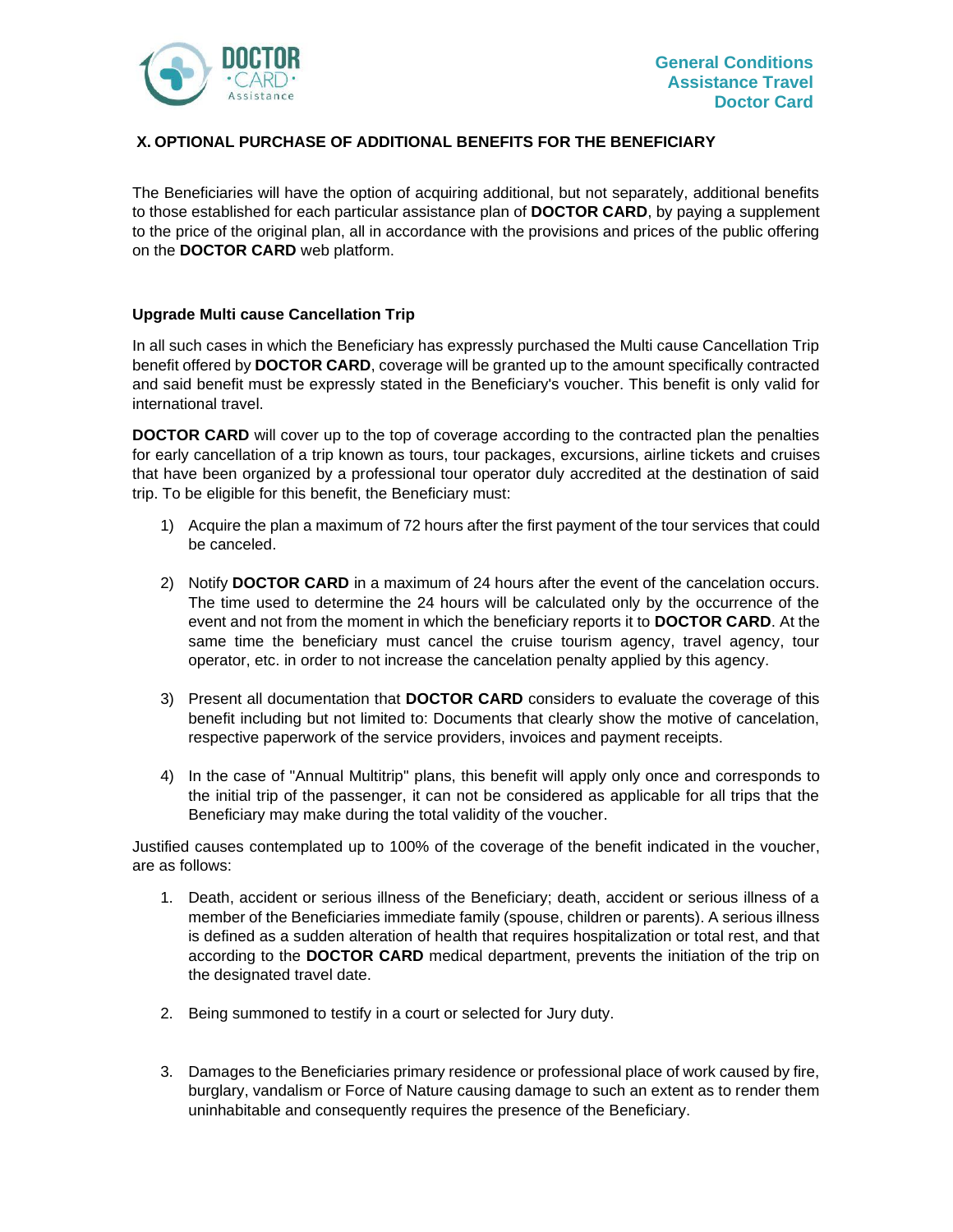

- 4. Medical quarantine caused by an accidental event which prohibits leaving the country.
- 5. Layoff checked with the date after the acquisition of the assistance.
- 6. Emergency call to provide military, medical or public service.
- 7. For epidemic, natural disaster or volcanic ashes. In the cases of cruise products, the emission of volcanic ashes will not be a valid reason to access this benefit.
- 8. When the traveling companion of the Beneficiary who shares the same hotel room or the cruise cabin or first degree of consanguinity (spouse, parents, children, brothers and sisters), also a Beneficiary of a Plan issued under the same conditions as the Beneficiary, has to cancel their trip for any of the previously mentioned circumstances.
- 9. Emergencies suffered due to pre-existent conditions, which is confirmed medically the impossibility to travel.
- 10. Pregnancy complications.
- 11. Wedding cancelation.
- 12. Delivery of child in adoption
- 13. Emergency birth delivery

Are Justified causes contemplated up to 70% of the coverage of the benefit indicated in the voucher, are as follows:

- 14. Kidnap of the beneficiary or direct family member, for this benefit it has to be of public knowledge and ascertainable.
- 15. Holiday Cancellation by company responsibility.
- 16. Change of job.
- 17. Denial of Visa (emitted 72h before)

The plan acquired with the before mentioned conditions and if applicable to the benefit , the validity of the same starts as soon as the beneficiary purchases the plan and ends in the initiation of the trip. This benefit does not apply for beneficiaries older than 74 years old at the time of the trip.

#### **Upgrade Expectant Mother**

Every pregnant person wishing to purchase a **DOCTOR CARD** plan, may do so by paying an additional amount. This benefit can be sold to pregnant woman up to a maximum 32 weeks of gestation. The benefit applies mainly for emergencies that arise during the trip, including emergency controls, emergency ultrasound, medical treatment for illnesses caused by their situation of pregnancy, emergency childbirth due to illness or accident that threatens the life of the mother or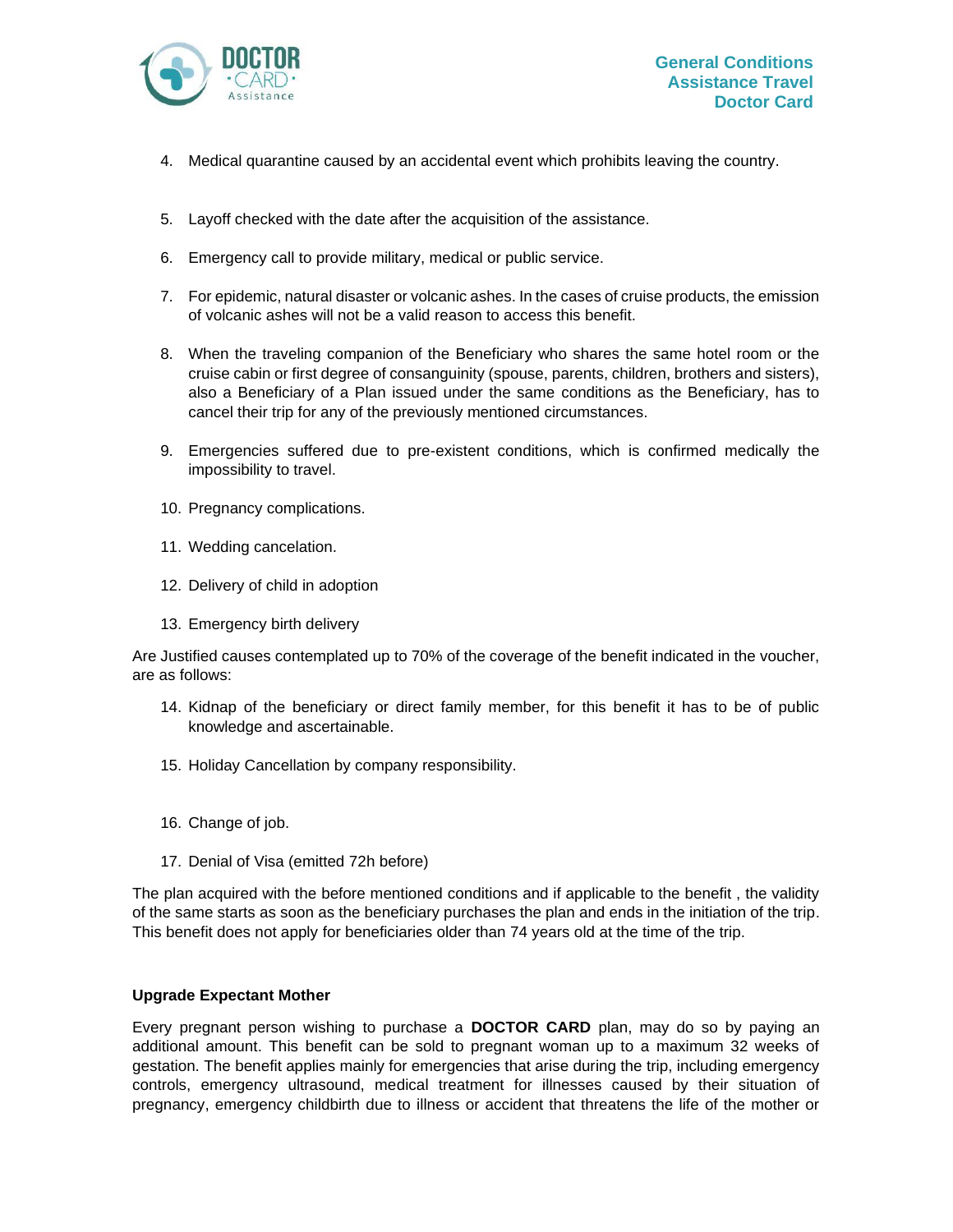

child, abortions or any type and any medical assistance derived from the situation of pregnancy. This benefit will only have a maximum duration of 30 days, counted from the beginning of the trip abroad.

Exclusions specific to this benefit:

- a. Controls, ultrasound, medical consultations, general medical studies, etc., that are part of routine pregnancy process controls and non-emergency. Also, all the resulting complications during and after pregnancy.
- b. Deliveries and C-Sections within the normal course and on time.
- c. Medical expenses related to the newborn.
- d. If it is found that the reason for the trip is to deliver the baby outside the country of origin
- e. If it is established that the sale of the voucher was performed after 32 weeks of pregnancy

# *NOTE: the age limit to access the benefit of future mom is minimum of 19 years of age up to 45 years of age.*

#### **Upgrade Personal belongings**

**DOCTOR CARD** will reimburse the beneficiary of a plan of assistance which thus establishes it, for the cost of your personal belongings or baggage that has been stolen during the trip stop contracted plan coverage. In addition costs will be refunded on purchase of necessities that you saw required to acquire as a result of the event

- 1. Up to \$ 250 for a valuable object, a set or a pair.
- 2. Loss of medication or medical equipment considered necessary and vital by the medical department to maintain the health of the beneficiary.

To access this benefit, the beneficiary must submit the documents deemed necessary, the Central services of assistance including, but not limited to:

- a. Complaint filed police within 24 hours of the fact, proving the theft of personal items.
- b. If the theft had occurred in a hotel, must present the complaint filed by the administration of the same.
- c. Invoice of purchase or customs declaration of the object lost or stolen with prior to the loss, theft or theft.
- d. If loss occurs under the custody of an airline or other means of transport must submit the P.I.R form or report obtained on the shipping company.
- e. Receipt of first necessity items, meaning is the same: exclusively: clothing (outerwear, underwear), shoes, items of personal hygiene (shampoo, conditioner, SOAP - liquid, bar, powder-, toothbrush, toothpaste, deodorant, shaving cream, razor, feminine hygiene products) and makeup.

Exclusions to this coverage are: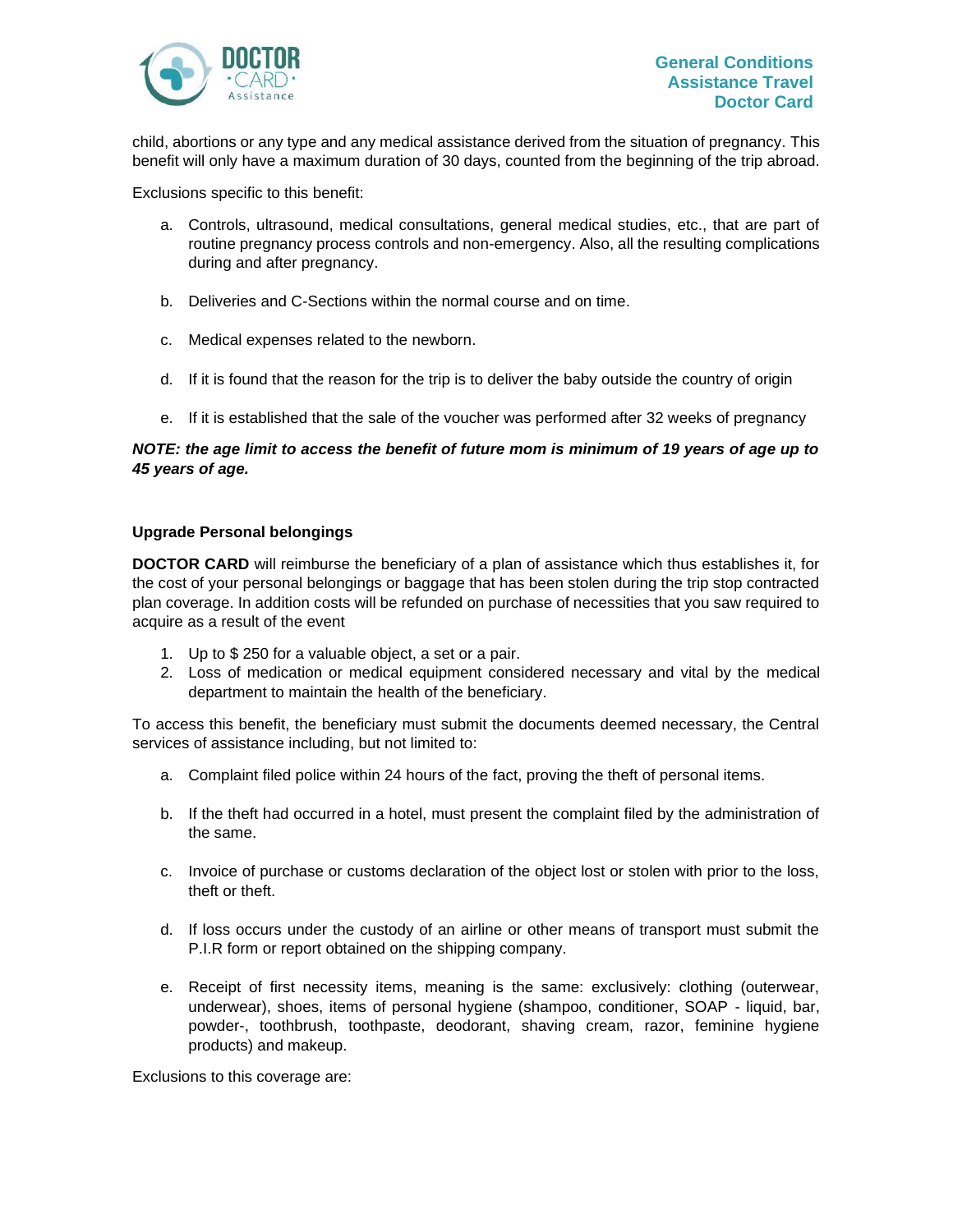

- i. Will not be covered in the event that the loss occurs in the custody of an airline or other transportation and the beneficiary receives complensation for the mentioned loss.
- ii. No personal belongings or baggage that were stolen from a parked car will be covered, unless they were in the trunk of the car, out of the public view and locked in the case of caravans or if there is evidence that the theft was carried out using violence or force.
- iii. No unattended baggage will be covered unless they were in a hotel room or in a safe place, there must be evidence of forced entry.
- iv. Wheelchairs, strollers, tricycles, bicycles, motorcycles and jet skis.
- v. Contact lenses, dentures and hearing aids.
- vi. Stamps, documents, business goods and samples.
- vii. Custody or detention of the items by the customs authorities.
- viii. Cases in which the beneficiary does not take the necessary safety precautions.

#### *Note: this benefit is not cumulative with others.*

# **Upgrade Tech protection**

**DOCTOR CARD** will reimburse the beneficiary a plan of assistance laying as well, for the loss, theft or theft of the following elements: still cameras, video cameras, smartphones, tablets and computers to the top of the contracted plan coverage. To access this benefit, the beneficiary must submit the documents deemed necessary, the Central services of assistance including, but not limited to:

- 1. Police report filed within 24 hours of the occurrence, attesting the theft of personal items. If the theft had occurred in a hotel, the Beneficiary must submit the complaint filed by the administration.
- 2. If the theft had occurred in a hotel, the complaint filed by the administration of the same must be presented.
- 3. Invoice of purchase or customs declaration of the object lost or stolen with prior to the loss, theft or theft.
- 4. If loss occurs under the custody of an airline or other means of transport must submit the P.I.R form or report obtained on the shipping company.
- 5. Invoice for the replacement of the stolen object, by one of the same brand and reference, after the eradication of the police report.

# *Note: this benefit is not cumulative with others.*

**Note1:** Does not apply to Beneficiaries over 70 years of age. Travel Cancellation requests will not be covered, if it were to occur due to a closure of borders by the Government of origin or destination.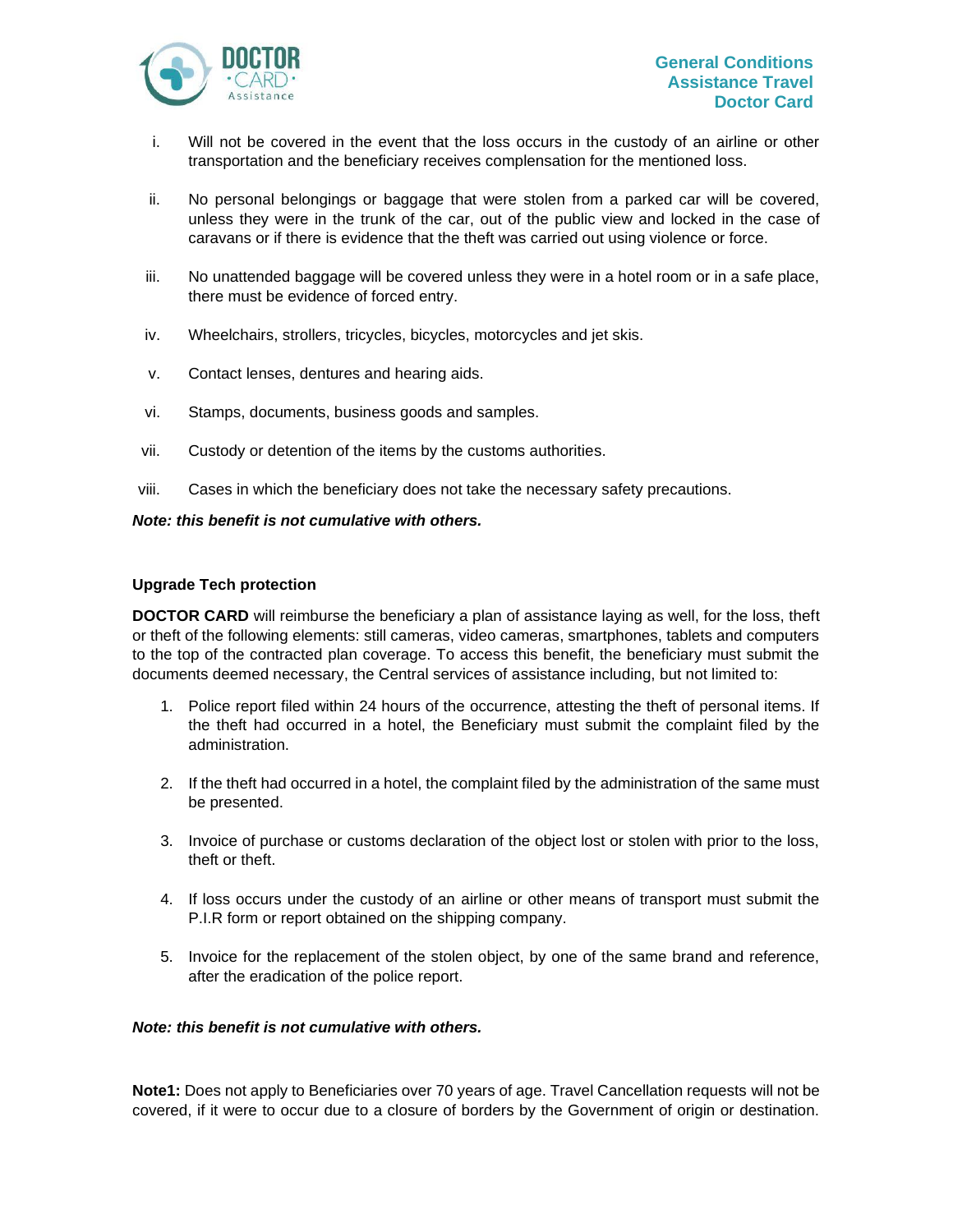

Additionally, if the hotel provider, airline or any other tour operator offers the Beneficiary the option of leaving the dates open, reschedule, credit in favor, and among other solutions, even if the Beneficiary rejects said option, there will be no refund for expenses incurred.

# **Extreme Sports**

Beneficiaries shall have the option to further acquire, but not separately, an upgrade for amateur and extreme sports by paying a fee additional to the price of the original plan:

- 1. **Category 2:** water skiing, sprint track cycling, curling, figure skating, British canoeing, scuba diving (up to 30 meters maximum), marathons, artistic gymnastics, pony trekking, parasailing, roller hockey, free riding, ice skating, field hockey, kayaking levels 3 and 4, angling in deep coastal waters.
- 2. **Category 3:** Martial Arts, Skiing, Welsh football, American football, ice hockey, speed skating, short track speed skating, tobogganing, mountain biking, mountaineering, bobsleigh, climbing, roller derby, heli-skiing, show jumping, horse racing, competition riding, trampolining, rafting levels 4 and 5.
- 3. **Category 4:** Parachuting, paragliding, acrobatic skiing, downhill skiing, cross country skiing, luge, off-track skiing, rafting above level 5, canoeing level 5, ice climbing, motorcycling, motor racing, rugby, BMX.

# *NOTE: age limit for extreme sports in any category is minimum 15 years old and maximum 65 years old.*

#### **Upgrade pet assistance (accident, illness and funeral repatriation coverage)**

The validity will be the same as the voucher assistance **DOCTOR CARD**, travel a maximum of 90 calendar days as long as the pet owner is out of the country. This benefit can be purchased by a pet owner, by paying an additional amount. This benefit can be sold for Dogs and Cats, as long as they are not described in the particular exclusions of this service.

In the event of an accident and / or non-pre-existing illness of the pet, **DOCTOR CARD**, Assist will cover the necessary veterinary care expenses, such as consultations, medication, diagnostic tests or surgery, among others, as long as it is a verifiable emergency. In addition, in the event of the death of the pet, **DOCTOR CARD**, will organize and pay for funeral repatriation and cover the expense of: International coffin for international transport, administrative procedures and transport of the body by the means deemed most convenient to the place of entry into the country of habitual residence of the owner of the pet, the same that appears in the assistance plan of **DOCTOR CARD**.

Particular requirements of this benefit:

- a. Dogs and cats will be accepted.
- b. The pet has at least completed four months of age and older than eight years.
- c. The pet owner must submit primer complete and current vaccination, on the understanding that the less than one year old pet show that they have received their booster shots.
- d. The pet upon travel must show no disease
- e. The pet must be submitted for wormed, internally and externally reception.
- f. It will only apply for one pet per person.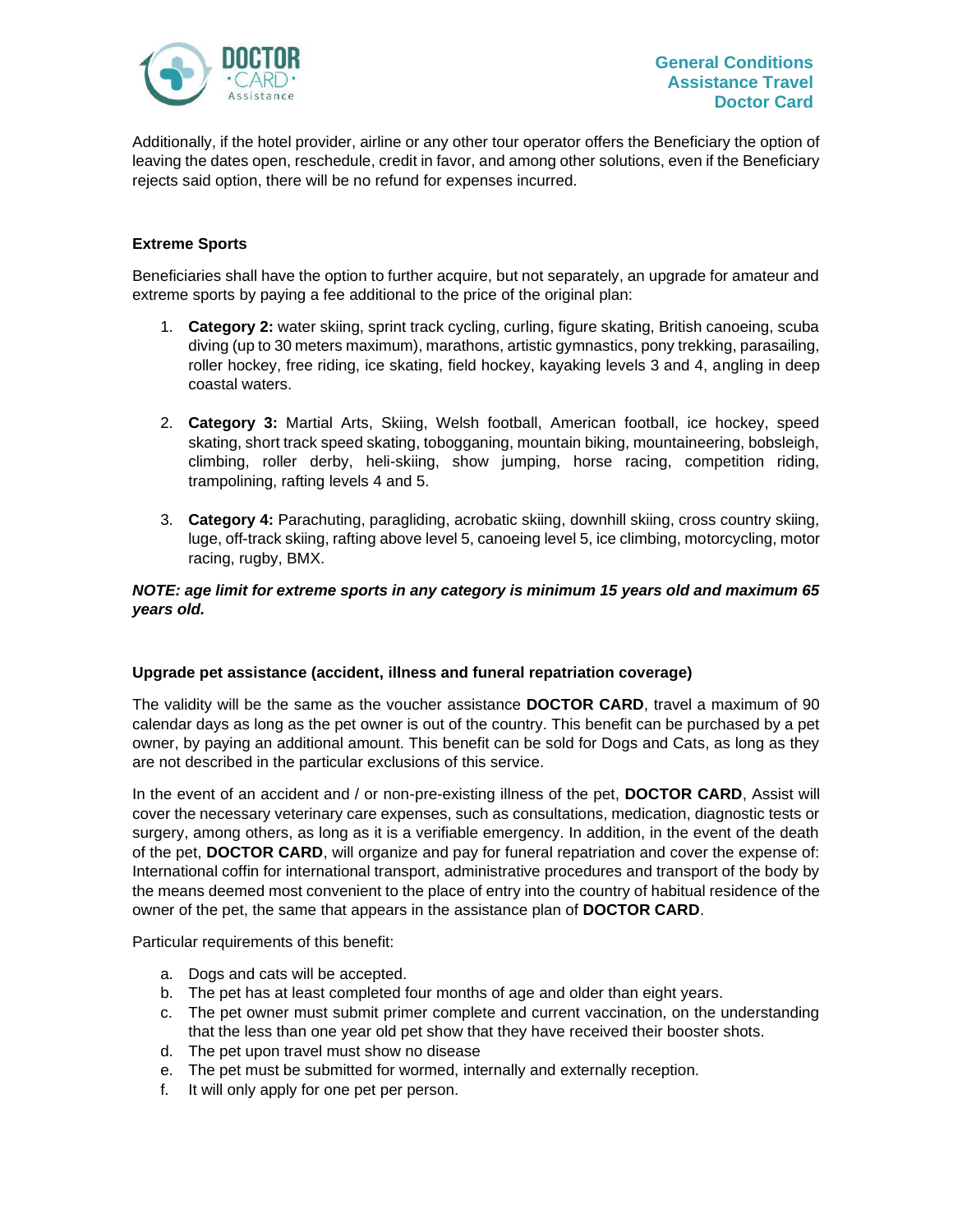

Particular exclusions for this benefit:

- i. No checks, investigations, medical consultations in general, medical studies, etc., that are not emergency will be covered.
- ii. Vaccines and/or deworming.
- iii. Diseases resulting from lack of deworming or vaccines.
- iv. Gestating pets.
- v. Pets at the time of travel are sick.
- vi. Pets in medical treatment.
- vii. Minor pets of four months and over eight years old.
- viii. Pets not have the full primer and current vaccination.
- ix. Pets that do not comply with the norms and legal requirements for international transfer.
- x. Others that apply in the main contract of **DOCTOR CARD**.

# **Upgrade medical assistance in case of pre-existing condition**

# *The preexisting illness upgrade will only cover 30% of the medical coverage, without exceeding USD 30,000.*

In those cases, in which the Beneficiary specifically hires the coverage for acute emergencies suffered for a preexistent and/or chronic condition, it will be covered up to the amount specified under the benefit of the plan named Medical assistance in case of preexistent condition, such coverage must be clearly identified in the Beneficiaries voucher. The coverage provided by the plan for Chronic and/or preexistent conditions contemplates the following eventualities:

Acute episode, or non-predictable event, decompensation of chronic and/or pre-existing diseases known, hidden or previously asymptomatic. This coverage is exclusively provided for primary medical care in the acute episode, or in the non-predictable event, with the top coverage specified by the plan hired, the emergency must require the assistance during the trip and cannot be deferred until the return to the country of residence, the Emergency Management Center reserves the right to decide the most appropriate treatment among those proposed by the medical staff and/or repatriation to the country of residence. the repatriation will a solution in cases in which the treatments requires long term evolution, programmed surgeries or not urgent surgeries, the Beneficiary is obliged to accept this solution, losing in case of rejection of the solution all the benefits offered by the assistance plan.

It is excluded from this benefit the commencement or continuation of treatments, diagnostic procedures, of investigation, diagnostic and / or therapeutic behavior, which are not related to the acute and non-predicted episode.

It is excluded from this coverage the all the illness related to sexual transmission, including but not limiting to syphilis, gonorrhea, genital herpes, chlamydia, human papilloma virus trichomonas vaginalis, trichomoniasis, human immunodeficiency virus (HIV), acquired immunodeficiency syndrome (AIDS), among others.

It is not covered in any of our plans, dialysis procedures, transplants, oncology and psychiatric treatment, hearing aids, eyeglasses, contact lenses, dental bridges, pacemakers, implantable defibrillators, outpatient respirators, implantable devices, specific disposable equipment, etc. diseases caused by ingestion of drugs, narcotics, medicines taken reliably without prescription, alcoholism, etc.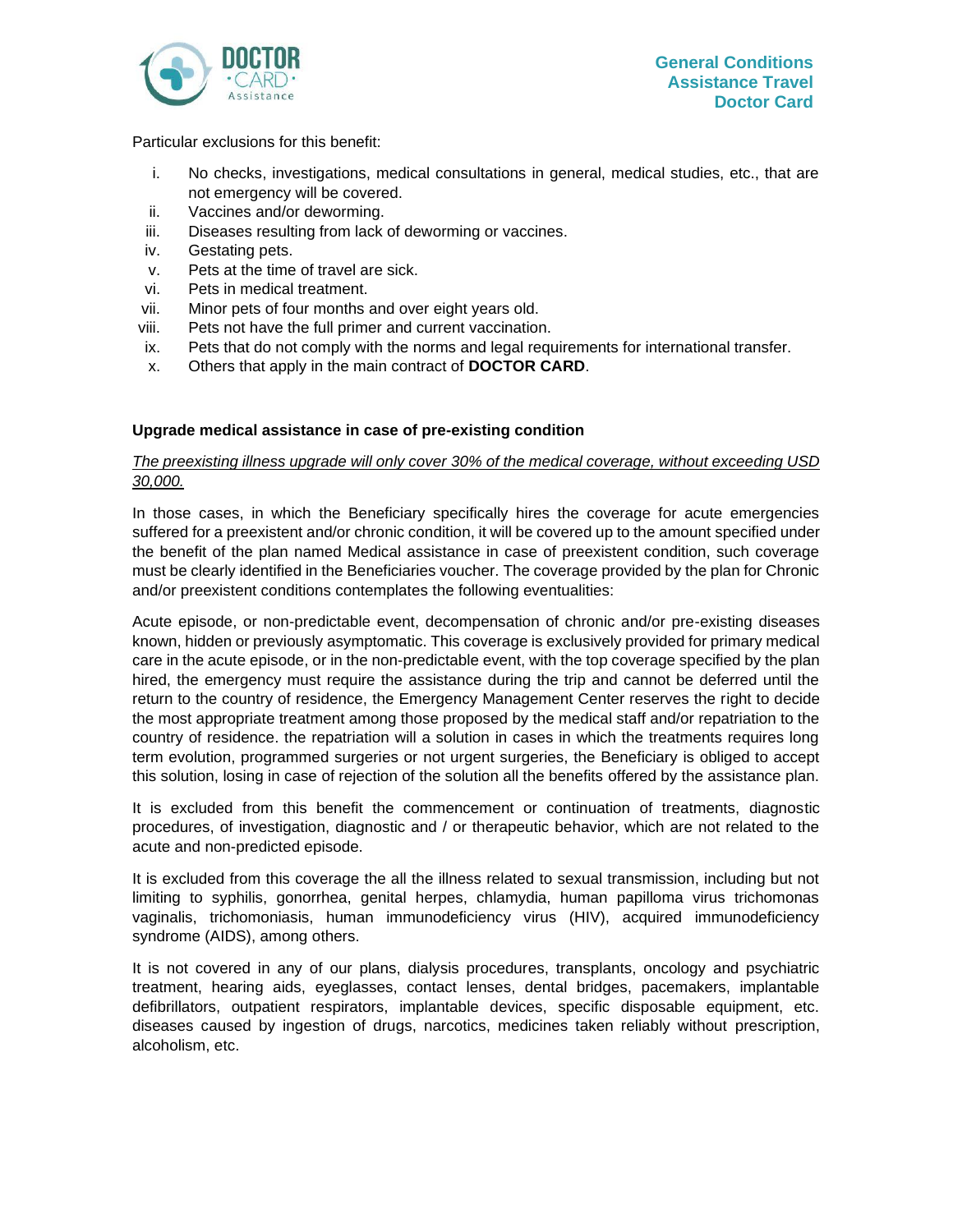

# *Note: This benefit will not cover for any reason the follow-up or continuation of treatments initiated during the validity of the first voucher of a passenger who has decided to renew their assistance plan; Besides, the coverage may not exceed USD 30,000.*

Obligations of the Beneficiary:

- 1. The Beneficiary must follow all medical instructions given by the treating doctor assigned by **DOCTOR CARD** and take all medication as prescribed and required manner.
- 2. If the Beneficiary interested in hiring a plan that includes emergency coverage for pre-existing medical condition **DOCTOR CARD**, suffer some(s) of the following conditions: any type of cancer, heart disease, chronic lung disease and / or chronic liver disease, the Beneficiary should consult their personal physician in their home country before beginning the trip and get written confirmation they are fit to travel by all the planned days, the desired destination and the condition is not an inconvenience for all the scheduled activities.
- 3. The Beneficiary may not undertake journey after receiving a terminal diagnosis.
- 4. In order to access this coverage, the beneficiary must have been stable for more than 12 months.

In case it is determined the reason of the trip was the treatment abroad for a chronic or pre-existing condition, the Emergency Management Center will deny coverage.

# *Note: the age limit to access medical assistance in case of pre-existing condition is maximum 74 years of age.*

# <span id="page-28-0"></span>**XI. EXCLUSIONS APPLICABLE TO ALL SERVICES AND BENEFITS**

**DOCTOR CARD** is excluded from liability to serve in case of:

- 1. Chronic or existing illnesses suffered before the commencement of the term of the Plan, known or not by the Beneficiary, as well as its complications and consequences even when they appear during the trip. Unless plans that include this benefit.
- 2. Disease, injury, illness or complications resulting from treatments performed by people or professionals not authorized by the Medical Department or the Emergency Management Center.
- 3. Homeopathic treatments, acupuncture, physical therapy, spa treatments, podiatry,etc.
- 4. Criminal intent or criminal action of the Beneficiary, directly or indirectly.
- 5. Illness treatment or pathological states as a consequence of consumption or intentional administration of toxics, drugs, narcotics or non-prescribed medicines.
- 6. Expenses incurred in any kind of prosthesis, including artificial teeth, eyeglasses, contact lenses, hearing aids, etc.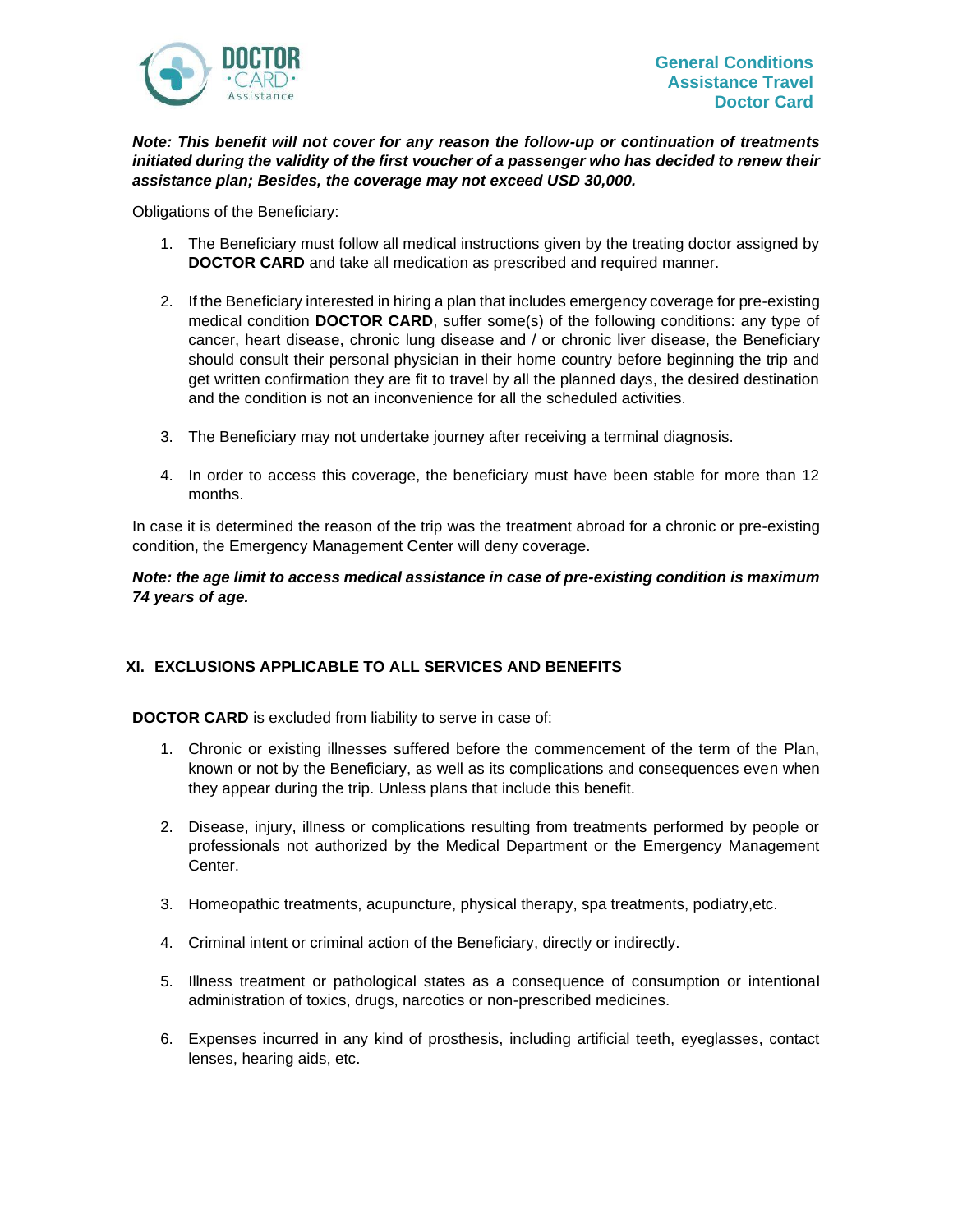

- 7. Events that occurred as a result of training, practice or active participation in professional or amateur sports competitions. Also expressly excluded occurrences consequent to the practice of dangerous sports, including but not limited to: Motorcycling, Motorsport, Boxing, Polo, jet skiing, diving (up to 30 meters maximum), Hang-gliding, karting, ATV, Mountaineering, Skiing, Football, Boxing, Canoeing, Paragliding, Kayaking, Badminton, Basketball Ball, Volleyball, Handball, Karate Do, Kung Fu, Judo, archery, rifle shot, Tejo, Rappel, Rappel, Mountain climbing, bungee jumping, athletics, cycling, Speleology Luge, Skeleton, hunting animals, Bobsleigh, etc., and other sports practiced off tracks and regulations approved by the respective sports federations.
- 8. Abortions, births, check-ups, tests and pregnancy complications. Also, all the resulting complications during and after pregnancy.
- 9. All types of mental illnesses, including but not limited to neurosis, psychosis or any other mental illness or psychological condition, as well as its consequences.
- 10. Conditions, illnesses or injuries resulting from the consumption of alcoholic beverages of any kind.
- 11. The Acquired Immunodeficiency Syndrome (AIDS) and human immunodeficiency virus (HIV) in all its forms, consequences and implications. Venereal and / or generally, examination and/or treatment that has not received the prior approval of the Emergency Management Center.
- 12. Event derived from natural disasters, nuclear radiation or radioactivity, as well any other phenomenon with extraordinary character or event that due to its proportions or seriousness it will be considered as a national disaster or catastrophe.
- 13. Suicide or intent of suicide or wounds self-inflicted by the Beneficiary and or their family, as well as any other act of obvious irresponsibility or imprudence by the Beneficiary.
- 14. Events derived as consequence of war (declared or not), terrorism, rebellion, civil war, insurrection, military or naval coup, government usurpation, serious alteration of the public order, with or without the personal participation of the Beneficiary or as a member or a civil or military organization.
- 15. Intentional acts or caused by bad faith by the Beneficiary or its representatives.
- 16. Routine check-ups, lab tests, tests of controls diagnosis, laboratory tests or radiological or other means, aimed to establish whether the disease is a pre-existence, such as examinations radiology, Doppler, MRI, CT, ultrasound images, scanner of all kinds, etc. The medical examinations to establish whether the condition corresponds to a pre-existing disease or not.
- 17. Expenditure on public and private transport paid by the Beneficiary from their hotel or location to a hospital, medical center or doctor's office. Unless these expenses have been expressly authorized in writing or orally by the Emergency Management Center.
- 18. Congenital diseases and their derivatives or consequences, known or unknown to the Beneficiary.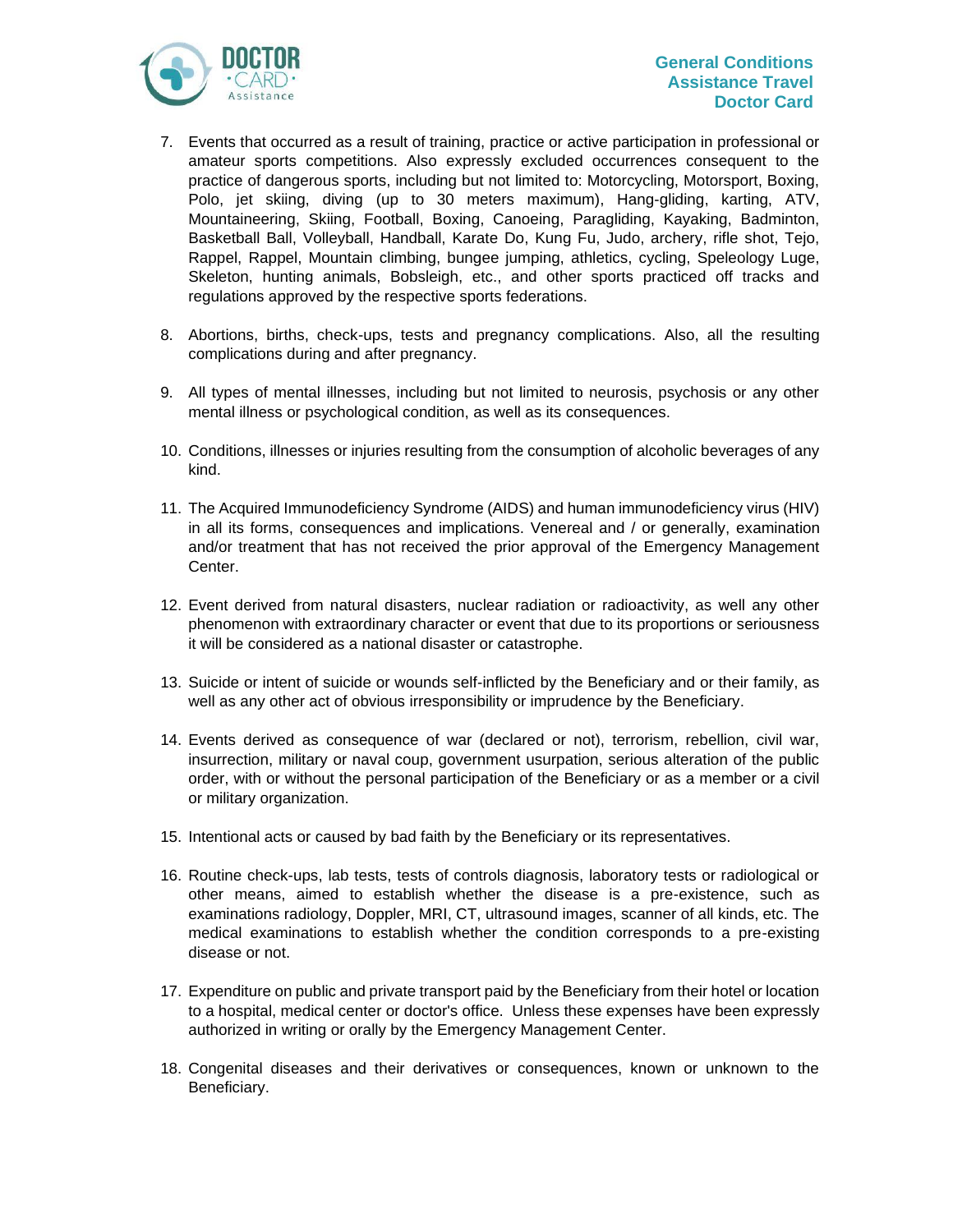- 19. Injuries or accidents arising from aircrafts not authorized for public transportation, including private charter flights.
- 20. Illness, disease or injury arising directly or indirectly from quarrels or fights (unless it were a proven self-defense with police report), strike, acts of vandalism or popular tumult that the Beneficiary has participated as an active member. Or the attempt to commit an illegal act and, in general, any criminal or fraudulent action, including providing information that is different from the reality.
- 21. Treatment for endemic, epidemic or pandemic disease in countries with and without health emergency if the Beneficiary has not followed the suggestions and/or information on travel restrictions and mandatory vaccinations issued by respective health authorities in each country.
- 22. Any expense or care that has not been consulted and approved by **DOCTOR CARD** Emergency Management Center.
- 23. Diseases or ailments resulting from disorders in women menstrual period and delays; and abundant vaginal discharge.
- 24. Liver diseases such as cirrhosis, abscesses, and others.
- 25. Exams and/or hospitalization for stress tests and all types of preventive checkups.
- 26. Any type of hernia and its consequences.
- 27. Kidnapping or attempted kidnap.
- 28. Professional Risks: If the reason for the trip was Beneficiary perform work or tasks that involve a professional risk. Illness or work related accidents when performing highly specialized tasks where life is exposed or being exposed to hazardous substances or handling of heavy machinery, or manipulation of gas, air pressure or hydro fluids, or requiring special physical skills.
- 29. Driver or passenger injuries by the use of any type of vehicles, including bicycles, motorcycles and mopeds without a license or without a helmet, or without insurance policies.
- 30. Excluded are accidents and illnesses that occur while the Beneficiary is in countries where civil or foreign war. Example: Afghanistan, Iraq, Sudan, Somalia, North Korea, etc.
- 31. No assistance will be provided to any Beneficiary in illegal immigration or employment status (including undeclared work in the country where attendance, or shocked students working in a foreign country without the appropriate permission from local authorities is required).
- 32. **DOCTOR CARD** will not be responsible for costs for physiotherapies referred to the treatment of ailments related to work accidents, repetitive tasks or chronic and / or degenerative diseases of the bones or muscles. The physiotherapies will be covered only in case the ailment has been caused by a non-work accident with prior authorization from the Medical Department of the Assistance Services Center in case it is determined that with them the passenger can improve their current condition and under no circumstances, may exceed ten (10) sessions.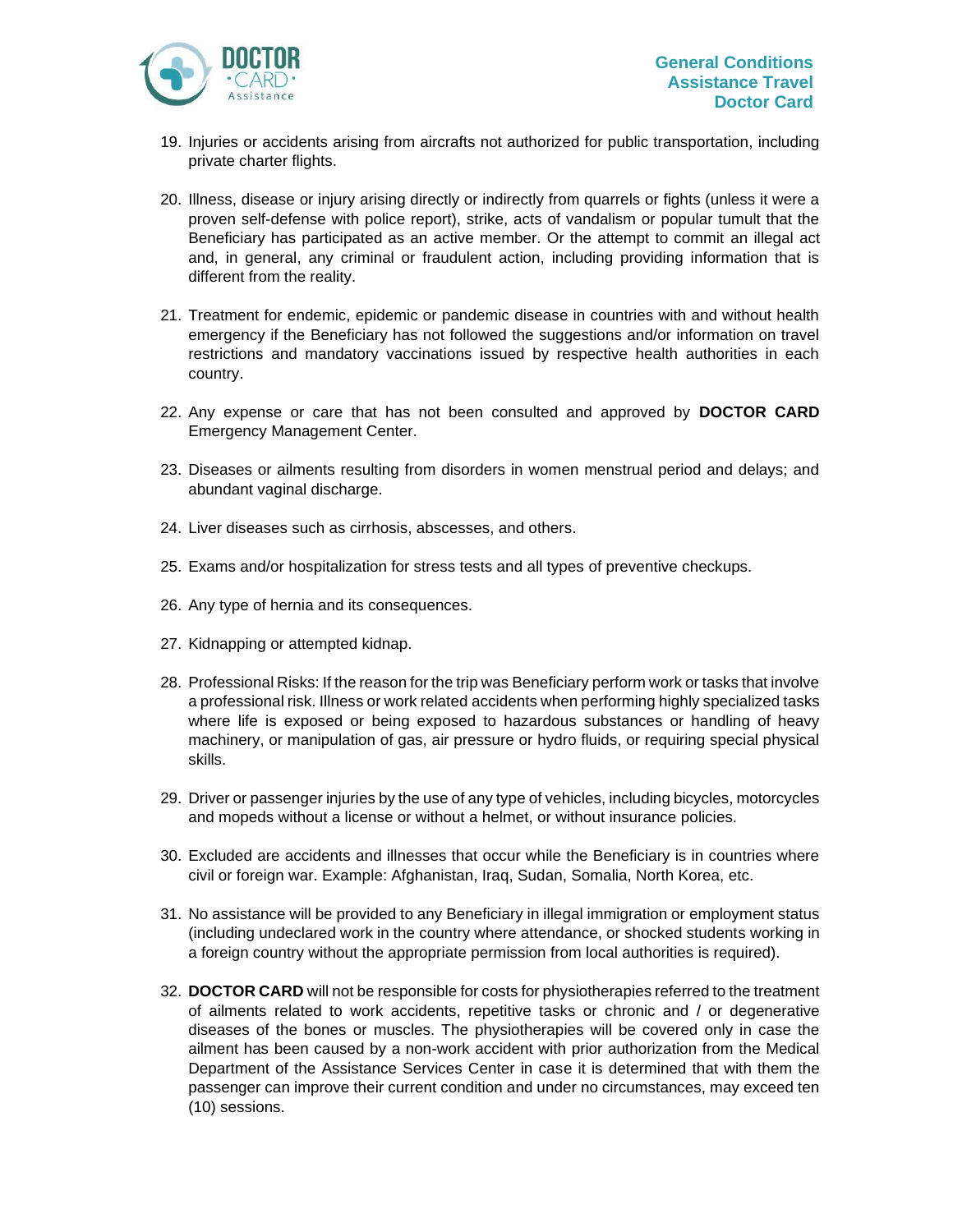

In case that it is determined that the reason for traveling abroad was the treatment of a preexisting condition and that the current treatment has any direct or indirect link with the previous condition, **DOCTOR CARD** reserves the right to investigate the connection between the current event and the previous condition.

Agreement of competition: It is expressly agreed between the parties with respect to the contractual relationship between the Beneficiary and the provider Voucher any problem of interpretation of the scope of the same and / or legal claim, which cannot be resolved amicably between the parties, shall be subject to the jurisdiction of the courts of Doral, Florida, excluding any other jurisdiction and jurisdiction that may correspond

No joint services and / or intervention of other enterprises: In no **DOCTOR CARD** case will provide support services to the Beneficiary established in the health care plan of the travel certificate or fee reimbursement of any kind, as long as the Beneficiary requests or has requested services for the same problem and / or condition to any other company, before, during or after they are applied to the supplier.

# <span id="page-31-0"></span>**XII. SUBROGATION**

Until the amounts disbursed in compliance with the obligations arising from these general conditions, **DOCTOR CARD** and / or the insurance companies that assume the risk as a result of the **DOCTOR CARD** order will be automatically subrogated in the rights and actions that may correspond to the Beneficiary or to his or her heirs against third-party natural or legal persons by virtue of the event that motivates the assistance rendered and / or benefit paid.

The Beneficiary of the product granted agrees to pay on the spot **DOCTOR CARD** any amount that has been received from the party responsible for the event and / or his Insurance Company (s) as an advance (s) account of the liquidation of the final compensation to which the Beneficiary is entitled; this up to the amount of the payments that would have received from the insurance companies in the case occurred

In addition, **DOCTOR CARD** will be subrogated, it being understood that any insurance, travel assistance and / or medical insurance will have the obligation in the first instance of payment of all or part of the expenses that may be triggered by the event suffered by the Beneficiary.

This without that the enunciation must be understood exclusively, is expressly included in the subrogation before **DOCTOR CARD**:

- a. Accidents in any type of transport that is mandatory coverage of Third-Party Liability Insurance or its equivalent, must cover this insurance in the first instance. In case of overland transport of passengers in excess of the Third-Party Liability Insurance Third Party Liability Insurance will continue the coverage of the policy of contractual civil liability of the vehicle required. In excess of any additional insurance of the land, river or maritime transport, **DOCTOR CARD** will assume up to the indicated amount.
- b. Third parties responsible for a traffic accident.
- c. Third parties responsible for payment of all or part of expenses that may be triggered by the event suffered by the Beneficiary, understood as: national medical insurance of the Beneficiary, travel assistance company, travel assistance coverage included in the card (s) (s) credit of the Beneficiary.
- d. Transport companies, with regard to the restitution total or partial of the price of unused tickets, when **DOCTOR CARD** has taken charge of the transfer of the Beneficiary or its